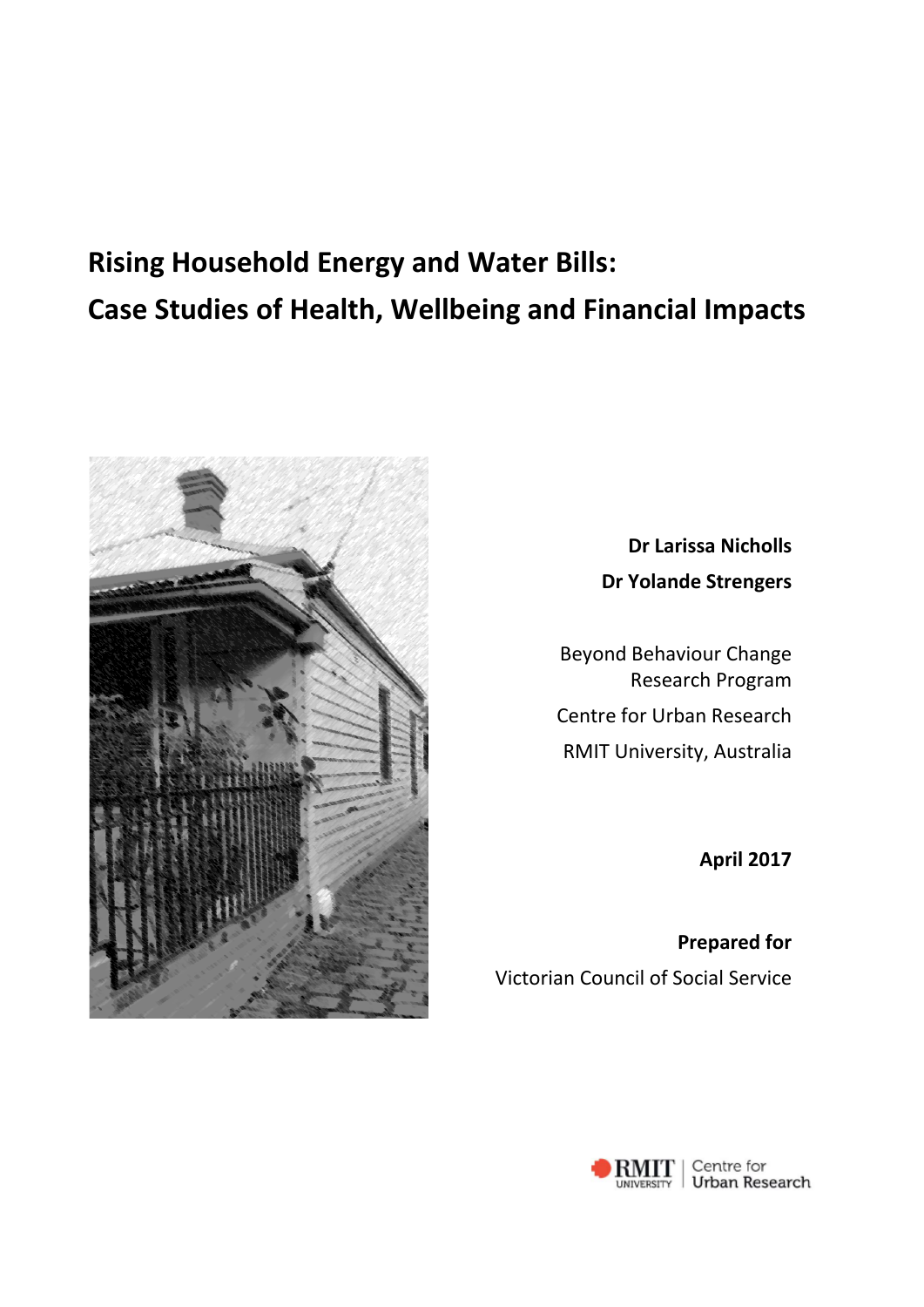## **Contents**

| $\mathbf{1}$   |  |
|----------------|--|
| $\overline{2}$ |  |
|                |  |
|                |  |
|                |  |
| 3              |  |
|                |  |
|                |  |
|                |  |
|                |  |
|                |  |
|                |  |
|                |  |
|                |  |
|                |  |
|                |  |
| $\overline{4}$ |  |
|                |  |
|                |  |
|                |  |
|                |  |
|                |  |
|                |  |
|                |  |
|                |  |

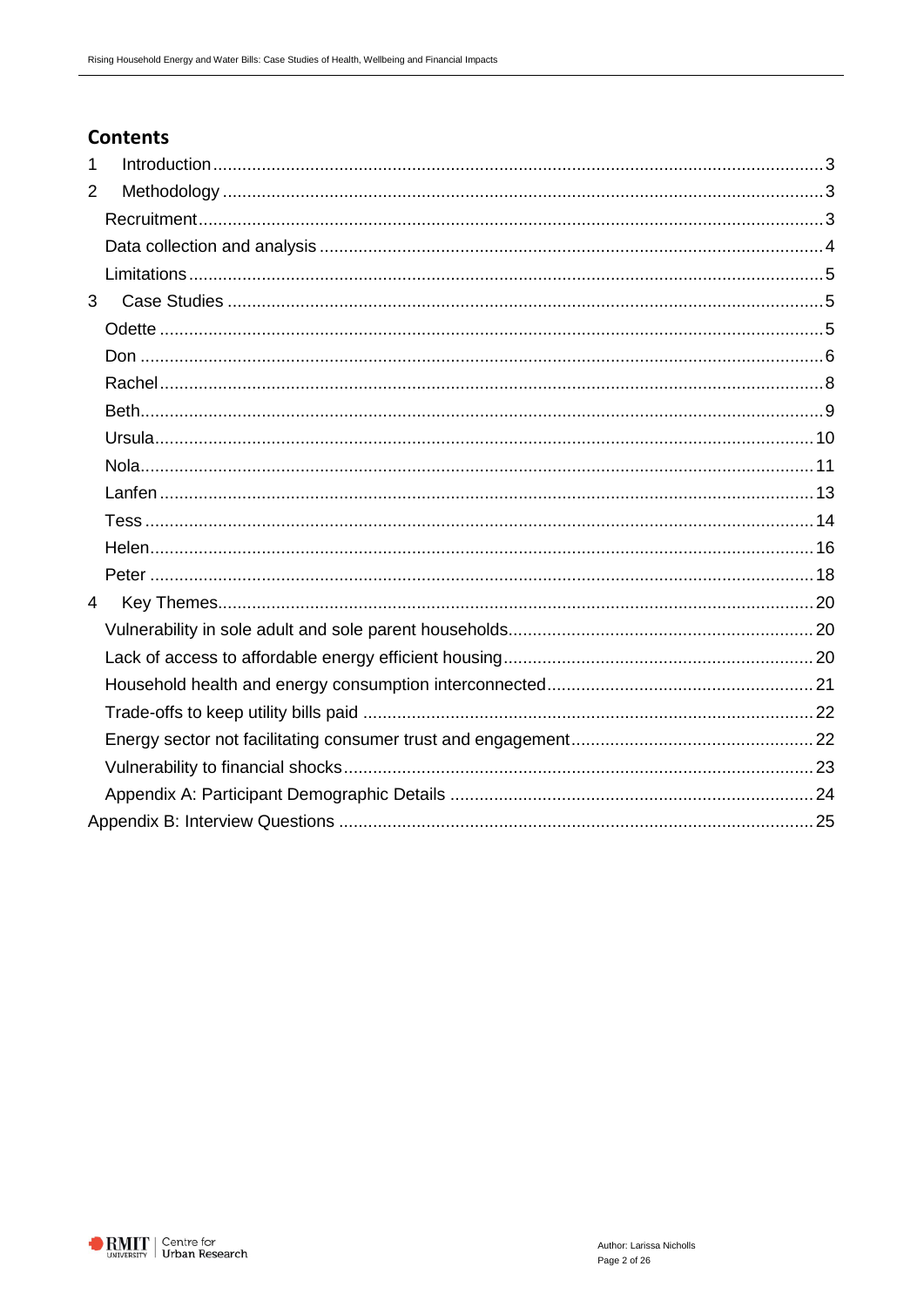# <span id="page-2-0"></span>**1 Introduction**

Australian households have faced sharp increases in energy prices over the past decade<sup>[1](#page-2-3)</sup>. Household water bills have also increased<sup>[2](#page-2-4)</sup>. Higher numbers of households are experiencing electricity and/or gas disconnections due to non-payment of bills and joining energy retailer hardship programs to remain connected<sup>[3,](#page-2-5)[4](#page-2-6)</sup>. As a result, research and energy policy has focused on energy retailer hardship practices, household experiences of hardship programs and disconnection, and ways to keep households connected.

The impact of energy and water costs in households who manage to pay utility bills and remain connected is less visible. Financially constrained households may restrict energy and water use to detrimental levels and/or go without other household essentials. Based on the experience of member organisations, the Victorian Council of Social Service (VCOSS) is seeking to raise awareness of these less visible forms of energy and water hardship to facilitate energy and cross-sectorial policy which respond to the health and wellbeing impacts of high utility costs for households.

VCOSS engaged the Centre for Urban Research's Beyond Behaviour Change (BBC) team at RMIT University to interview households who may be experiencing detrimental impacts from energy and water bills despite remaining connected to supply. Ten case studies were developed from these interviews describing participants' experiences of energy and water bills, household health and comfort, and the relationship with other financial and social issues.

The case studies form the main content of this short report and are intended to be read as a collection. Key themes are included at the end of the report to supplement the depth of experiences provided by the case studies and summarise the main findings from this research.

# <span id="page-2-1"></span>**2 Methodology**

The research team conducted 12 interviews and prepared 10 case studies with households who experience difficulty paying their utility bills.

## <span id="page-2-2"></span>**Recruitment**

VCOSS contacted member organisations who could identify or seek expressions of interest from households experiencing difficulty affording utility bills and financial stress<sup>[5](#page-2-7)</sup>, and who had not been involuntarily disconnected from electricity or gas supply in the past two years. Two of these organisations (Council of Single Mothers and their Children (CSMC), and Yarra Energy Foundation) provided names of potential participants to the RMIT research team, via VCOSS. In addition, the research team identified suitable participants via Council on the Ageing (COTA), and cohealth when recruiting for another research project. The sources of participants whose case studies are included in this report are listed in Table 1.

-

<span id="page-2-4"></span><span id="page-2-3"></span><sup>&</sup>lt;sup>1</sup> Wood, T., Blowers, D., 2017. Price Shock: Is the retail electricity market failing consumers? Grattan Institute, Melbourne.<br><sup>2</sup> Australian Water Commission, 2014. National performance report 2012–13: Urban water utili

<span id="page-2-5"></span>Canberra. Available at: http://apo.org.au/node/39162<br><sup>3</sup> Essential Services Commission (2015) *Inquiry into the financial hardship arrangements of energy retailers: Our approach,* Government of Victoria, Melbourne.

<span id="page-2-6"></span> $4$  Water supply can only be restricted, not disconnected

<span id="page-2-7"></span><sup>5</sup> Including low income and/or ongoing debt other than home mortgage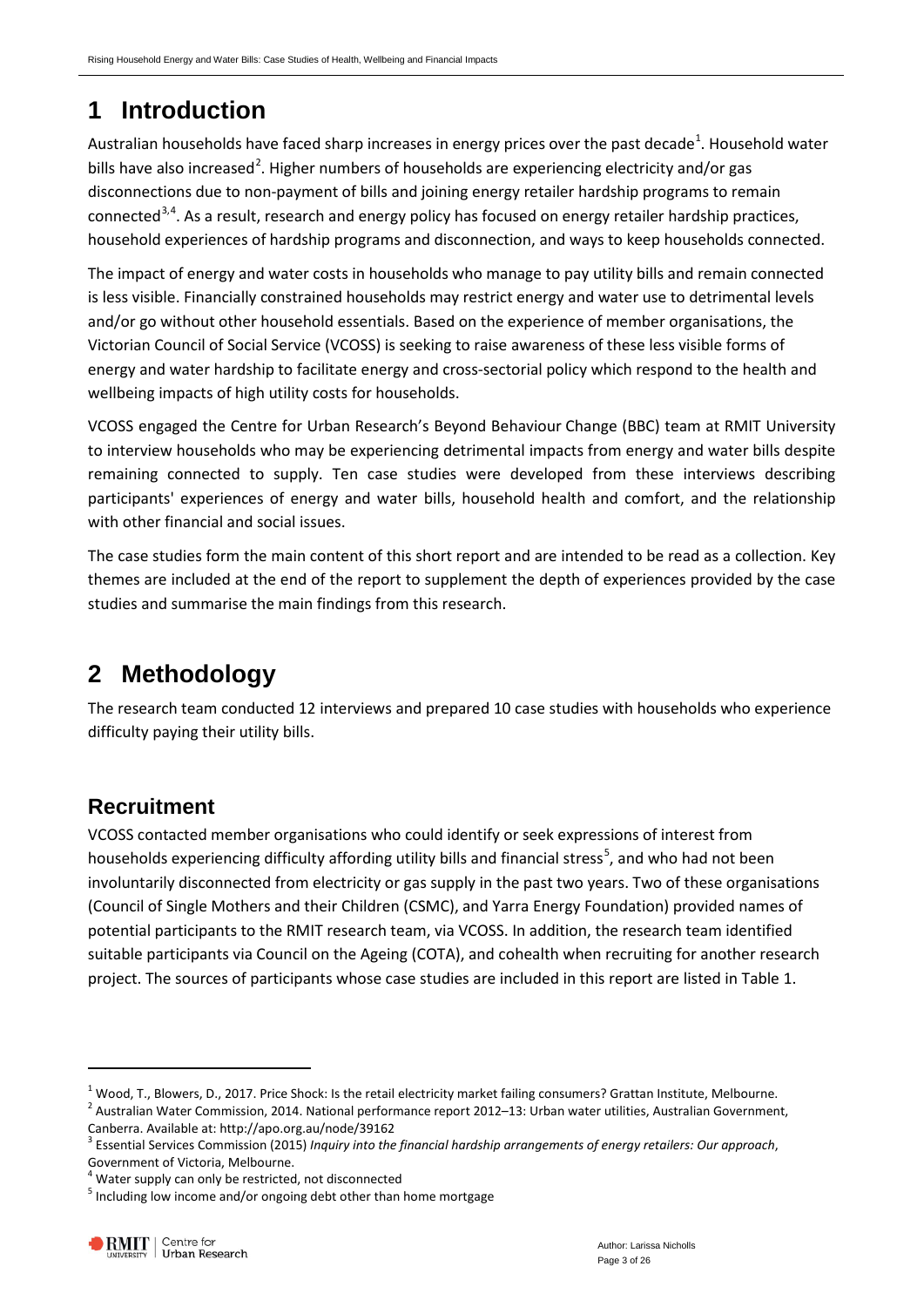#### **Table 1: Sources of case study participants**

| <b>Referral agency</b>                              | <b>Number of participants</b> |  |  |  |
|-----------------------------------------------------|-------------------------------|--|--|--|
| Council of Single Mothers and their Children (CSMC) | h                             |  |  |  |
| COTA (Council on the Ageing)                        |                               |  |  |  |
| <b>Yarra Energy Foundation</b>                      |                               |  |  |  |
| cohealth                                            |                               |  |  |  |

A member of the research team phoned each potential participant to confirm their eligibility (over 18 years of age) and interest in participation. The researcher then organised a time and venue for interviews.

All participants were given a \$60 Coles/Myer voucher in appreciation of their time.

Most participants headed sole adult households. These households may be more likely to face financial difficulty due to running a household on a single income. Most were women which is likely due in part to a strong response to CSMC's call for research participants, but may also reflect the financial challenges faced by single parents with primary or sole responsibility for their children.

A summary of participant demographics is provided at Appendix A.

#### <span id="page-3-0"></span>**Data collection and analysis**

Twelve in-depth, semi-structured, face-to-face interviews were conducted with Victorian households. All but one of the interviews were conducted in participants' homes. Some households showed copies of their utility (or other) bills to the interviewer. In-home interviews included observations of aspects of the home such as size, maintenance, window coverings, draughtiness, and age/efficiency of appliances

The research was conducted in accordance with the requirements of RMIT's Human Research Ethics Committee. Recognising the sensitive nature of the topic, the researchers took care to ensure participants understood the intent and conditions of the research before agreeing to be involved, and again before conducting interviews. Before each interview the participant was given an information statement, had the research explained to them in detail, and signed a consent form. Participants were also advised that they could stop the interview at any time, and were not obliged to answer any question or provide any details they were not comfortable with.

All interviews were recorded using a digital voice recorder, and lasted 45-90 minutes. The types of interview questions asked are listed in Appendix B. Interviews were professionally transcribed to develop case study narratives for each household (section 3). Interviews were also analysed to draw out key themes across the case studies (summarised in section 4).

Measures have been taken to ensure participants' anonymity in the reporting of this research, including changing names and identifying details, and referring to regions rather than suburbs or towns where participants live. The case studies do not include all relevant details for the household, including some aspects of cases with similarities to others. The names of energy companies mentioned by participants have been omitted.

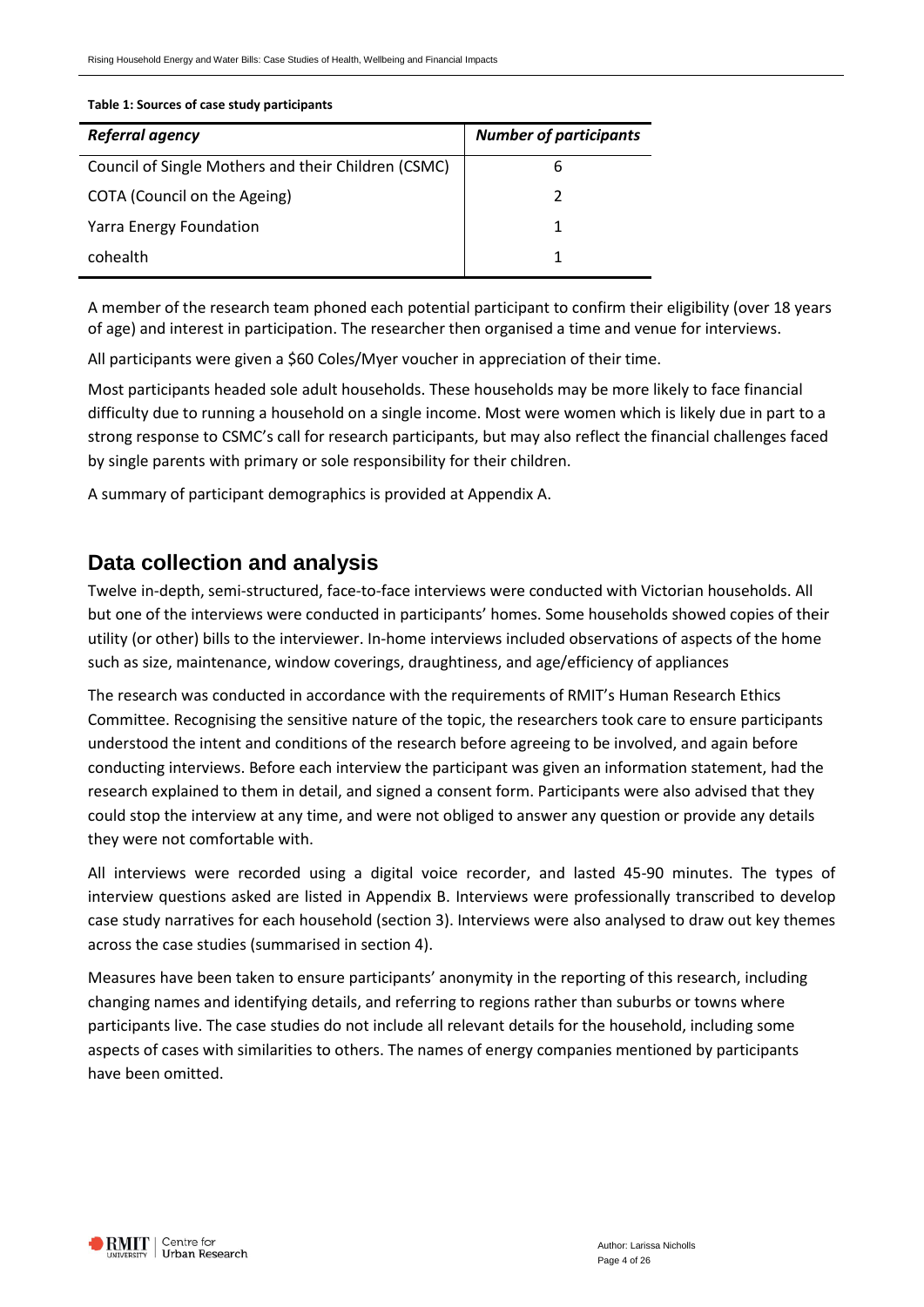## <span id="page-4-0"></span>**Limitations**

The households interviewed were identified through community organisations. There are likely to be households facing financial hardship without links to community organisations who were not reached via the recruitment method used. This report presents case studies of households with occupants who were willing and able to be interviewed. As such there are likely to be households which are more vulnerable than some of those reached in this research. Few men participated in the research.

Many of the households had health issues including ones which affected their tolerance to hot or cold conditions – these types of households were not specifically targeted and it is unknown how widespread these health conditions are in financially constrained households.

This research is not, and was not intended to be, representative of a wider sample; rather, it aims to illustrate individual lived experiences of the financial challenges households face, and the things they do to ensure their energy and water bills are paid.

There may be some inaccuracies in the data due to reliance on participant self-reporting of past events and current circumstances.

# <span id="page-4-1"></span>**3 Case Studies**

## <span id="page-4-2"></span>**Odette**

Odette is a sole parent caring for five young children and living in public housing. She is unable to work due to physical health issues and receives disability support and a single parenting payment from Centrelink. She does not receive child support payments or assistance from family.

Odette has a severe heart condition exacerbated by warm or hot conditions. Frequent hospitalisations have been stressful, disruptive and expensive due to babysitting and taxi costs. Last year the housing office<sup>[6](#page-4-3)</sup> installed two reverse cycle air conditioning units after '*the hospital put a really good letter for me because there was no air conditioning at all in here… I was spending a lot of time in the hospital*'. Staying home and using air conditioning most days and nights has reduced her hospitalisations. The air conditioning has also helped manage Odette's youngest child's eczema. There are times of the year when Odette uses cooling for herself and heating for the children.

Odette says a recent housing department renovation to the home did not include installation of ceiling insulation. The upstairs bedrooms of the home get hot '*because the roof is tin, so all the heat could get upstairs to about 40 degrees upstairs, it's literally fire'*. Her unit has no external shading and the interior window coverings are lightweight. Other than air conditioning, Odette says she hasn't asked for changes to the home which could assist with her health, comfort and energy bills because in her experience the '*housing [office] doesn't really care as long as they give you a place to live*'.

-

<span id="page-4-3"></span><sup>6</sup> Department of Health & Human Services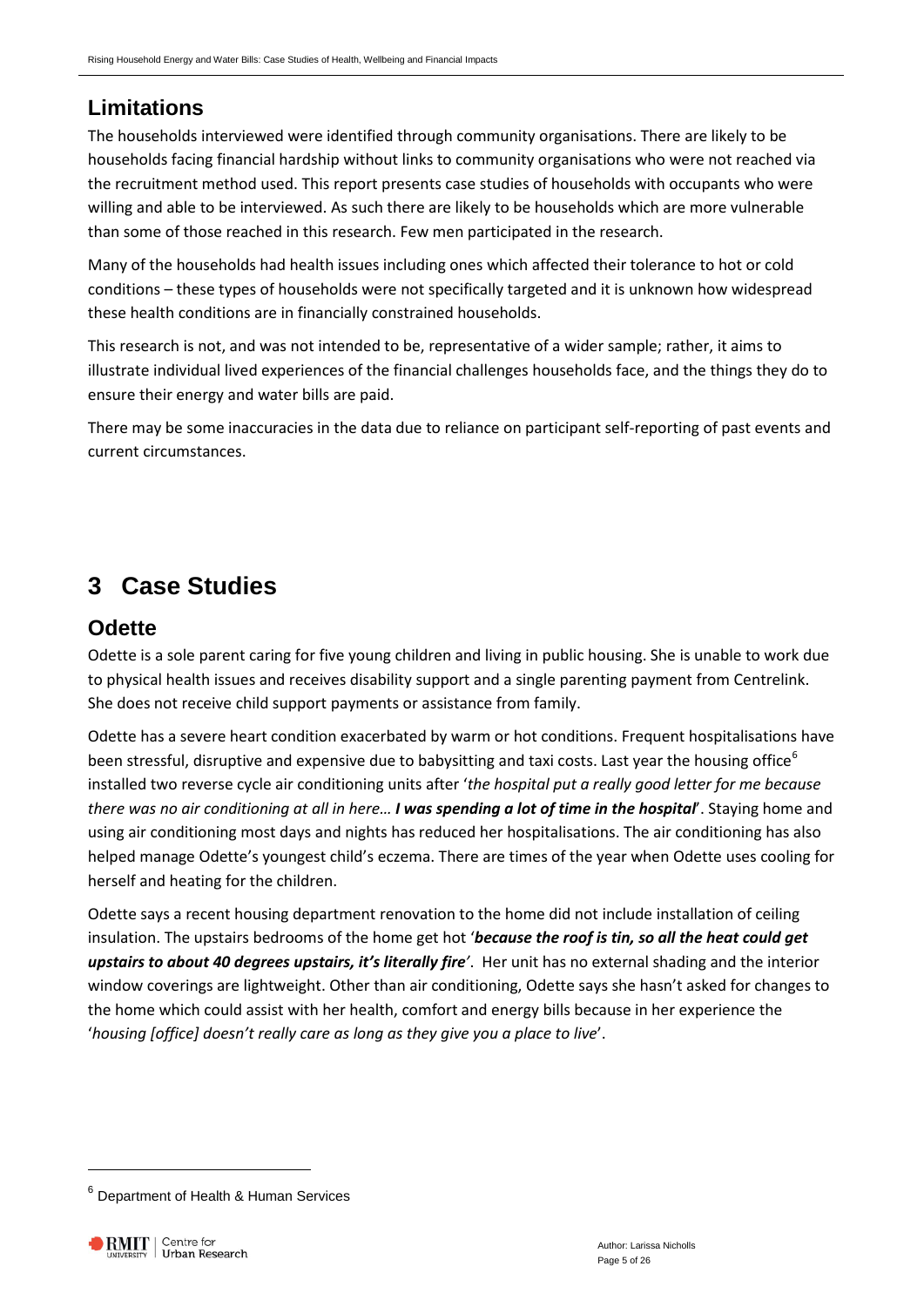After the air conditioning was installed, Odette's electricity bill doubled to about \$600 per quarter for the spring period. She used a Utilities Relief Grant to cover part of the bill but is unsure how she will pay the next one which is likely to be higher. Despite her reliance on air conditioning, Odette is not eligible for the Medical Cooling Concession. Doctors at the hospital are hoping to assist her in accessing this concession in the future.

Odette's complex health needs make it difficult to manage electricity use: '*I've got fibromyalgia in my hands, so sometimes it's really hard to hang the washing outside, so I have to use the dryer more… with five children it's really hard because there's lots of clothes to wash and dry'.* Odette says '*the bill comes and I'm like, "Oh my God, I'm going to do less of this, or put the lights less, or put the air conditioner less", but then in reality it's just too hard because I need it*'. She says she tries to **'***stretch it for as long as I can'* **before switching the air conditioner on**. Her other financial management strategies include:

- Reducing cooking and food costs: '*I enjoy cooking… but it's just so expensive, so [I try to avoid] using the oven, gas… I don't really make things that I used to make, so just very simple things and quick things… pasta and rice*'… '[I would] *like to be able to buy more fresh things, like fresh produce…[but]* '*it's constantly just looking and thinking, "Do I really need it? Can I afford it?***"**'
- Accessing charity assistance to buy food at Christmas time.
- Walking to the shops despite difficulty carrying shopping home.
- Asking for extensions on bill due dates but often finding that other costs arise in the meantime.
- Repaying a loan needed to buy her son a school-required iPad from Centrelink payments.
- Buying one school uniform for each child and washing and drying them overnight.
- Minimising television when home alone during the day and feeling isolated, '*even if it's just for a bit of company… at least you can hear people talking*'.
- Bathing children every 2-3 days instead of more often because '*it's just so expensive*'.

Without the Schoolkids Bonus, Odette has been unable to buy her children's' school books this year.

Odette's energy services have never been disconnected but she has received '*tonnes of warnings though, and registered mails*… *[the retailer] said that they're going to cut it off unless I start making payments, it's just a lot of financial stress'*. She is determined to stay on top of her energy bills to reduce stress and the impact on her children. She was not aware of hardship programs or any protections for households with children. Odette no longer switches energy suppliers because '*someone came to my door and then I changed; it was about two years ago, but then I ended up getting billing from both companies, so I just thought never, ever again*'.

Odette feels anxious about paying her utility bills. She says that '*after I pay the [utility] bill I feel happy, but then I'm thinking, "Oh no, it's already getting ready for the next bill," because they come so quick'*.

#### <span id="page-5-0"></span>**Don**

Don worked as a mechanic for 40 years before giving up his job to provide full-time care for his elderly parents who have now passed away. He would like to return to work but, now in his sixties, says finding work is difficult '*once you're over a certain age*'. He currently receives Newstart Allowance and volunteers at a local health program for men.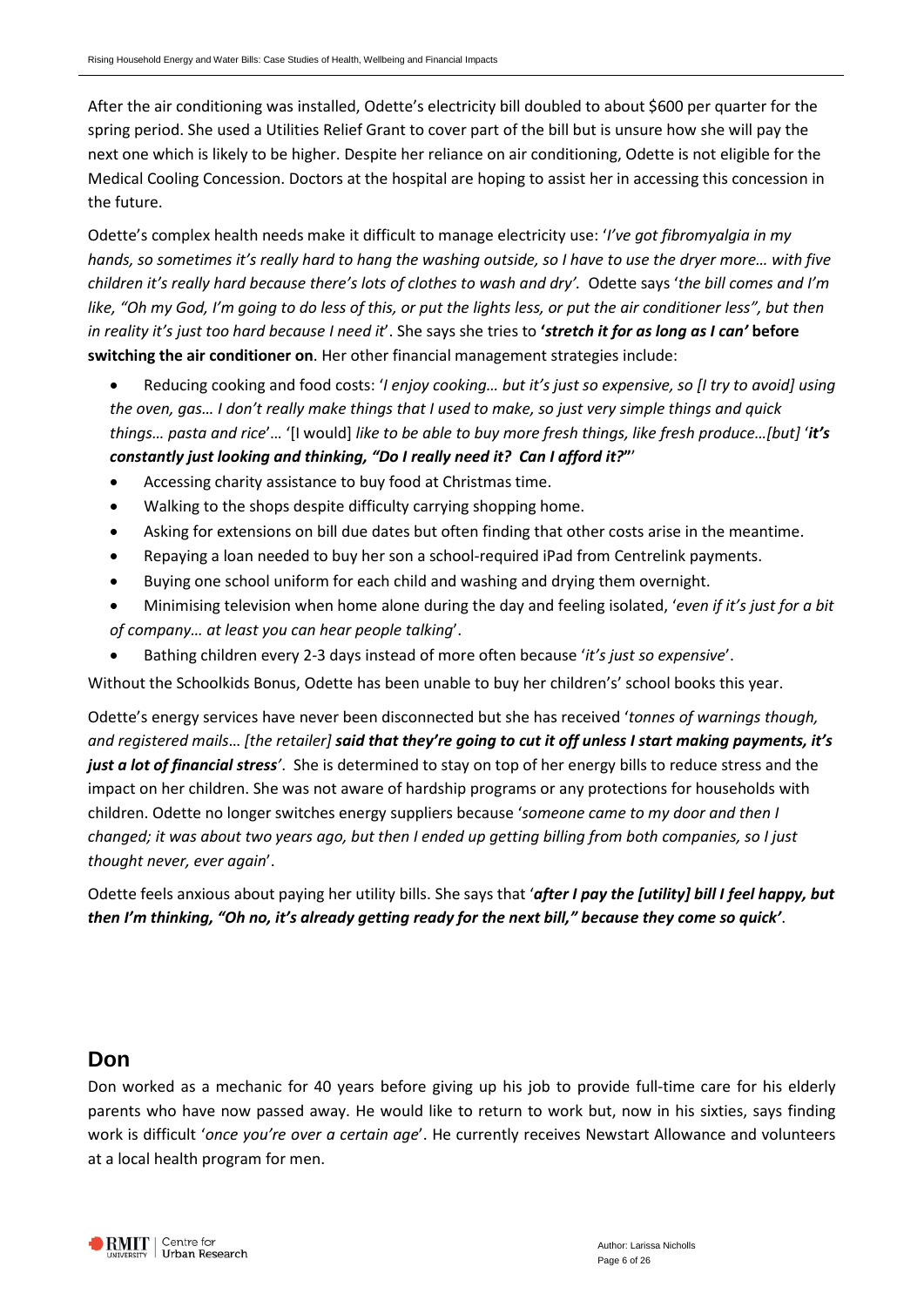Don lives alone in the small home he owns and he manages his finances carefully to '*make the best use of the resources'*. He prioritises utility bills, paying them at least a day before the due date to have them '*out of the way*' because it's important for his mental health. Don says '*it's not a case that you starve yourself. But you've just got to be, you're picky as to what you want to do*'.

Minimising energy consumption is one of the main ways Don manages his budget. He has reduced his electricity bill to around \$100 per quarter (2.5kWh/day) and his gas bill to \$70 per two month period [verified by interviewer]. He is frustrated that fixed supply charges make it difficult to reduce his bills further. Don does not use heating and decided not to replace his gas heater after it broke down: '*I sort of looked at it… We don't get really cold in Melbourne. Some people say, it's 10 degrees, and they say it's freezing… I bite the bullet… if it's cold I'll put a jumper on… And I survive*'. He only uses a portable electric heater if friends visit because '*they're virtually like a taxi meter… But for somebody else's comfort, yes*'. If Don feels cold, he goes to bed early. Don says he is '*resigned to the fact… I'll accept it. And I'll move on. I'm not going to dwell on it'*.

Don doesn't have air conditioning and his ceiling insulation is old and ineffective. He says his '*energy levels are pretty low*' on hot days. One of the ways Don copes in hot weather is to '*lay on the bed and read a book if I can, if I can concentrate. But when it gets too hot, I even find it hard to concentrate… just close my eyes and… try to think of something cooler'*. He hopes to install a ceiling fan in the bedroom. On extreme heat days he sometimes goes to an air conditioned library or supermarket. To avoid expenses he says, '*you don't take any money, so you can't spend any money*'.

When his washing machine broke down Don decided he could also manage without this appliance, '*I sort of worked it out, well I can go down the laundrette every fortnight and do my washing… now, if I was still working, then when you're earning a lot, your judgement is different'*. He keeps his showers very short but says that after going to the gym, '*I would love to stand under a hot shower for ten minutes… I've sort of said to myself, no'*. Don thought about being '*decadent*' and getting a television in the bedroom but decided against it: '*when you look at your money supply… there's lots of things that you want. What about need as opposed to want***?**'

Don tries to put some '*rainy day money*' aside because '*you've got to realize that you're only one drama away from slipping'* **and '***once you get behind, you stay behind'.* Don has had unexpected expenses in the past. His cat provides good company but has needed several expensive operations since being mauled by a dog.

Don avoids the '*vices*' of smoking and gambling ('*you've got to have a disciplined mind to say no')* and he doesn't go out to '*have a drink with the boys*' anymore. He says '*I explain to people, you can still have a good life… you just don't do these things but there are others [that] have taken their place*'. Don can't remember when he last went to a restaurant but he enjoys trying new recipes and cooking for himself at home.

If Don had more money he says the first thing he would do is install a reverse cycle unit to heat and cool his home and then he would get a washing machine. Although Don says he has the physical capacity to live very economically he expects this will change: '*there will come a time, and sometimes it comes pretty quickly… I'm quite okay now, and then bang!*'. Don has considered selling his home and moving somewhere cheaper but his local community and amenities are important: '*I can walk to most places, which I do. I have a hospital there. I have a bus service just next street. Train over there, tram, da, da, da'*.

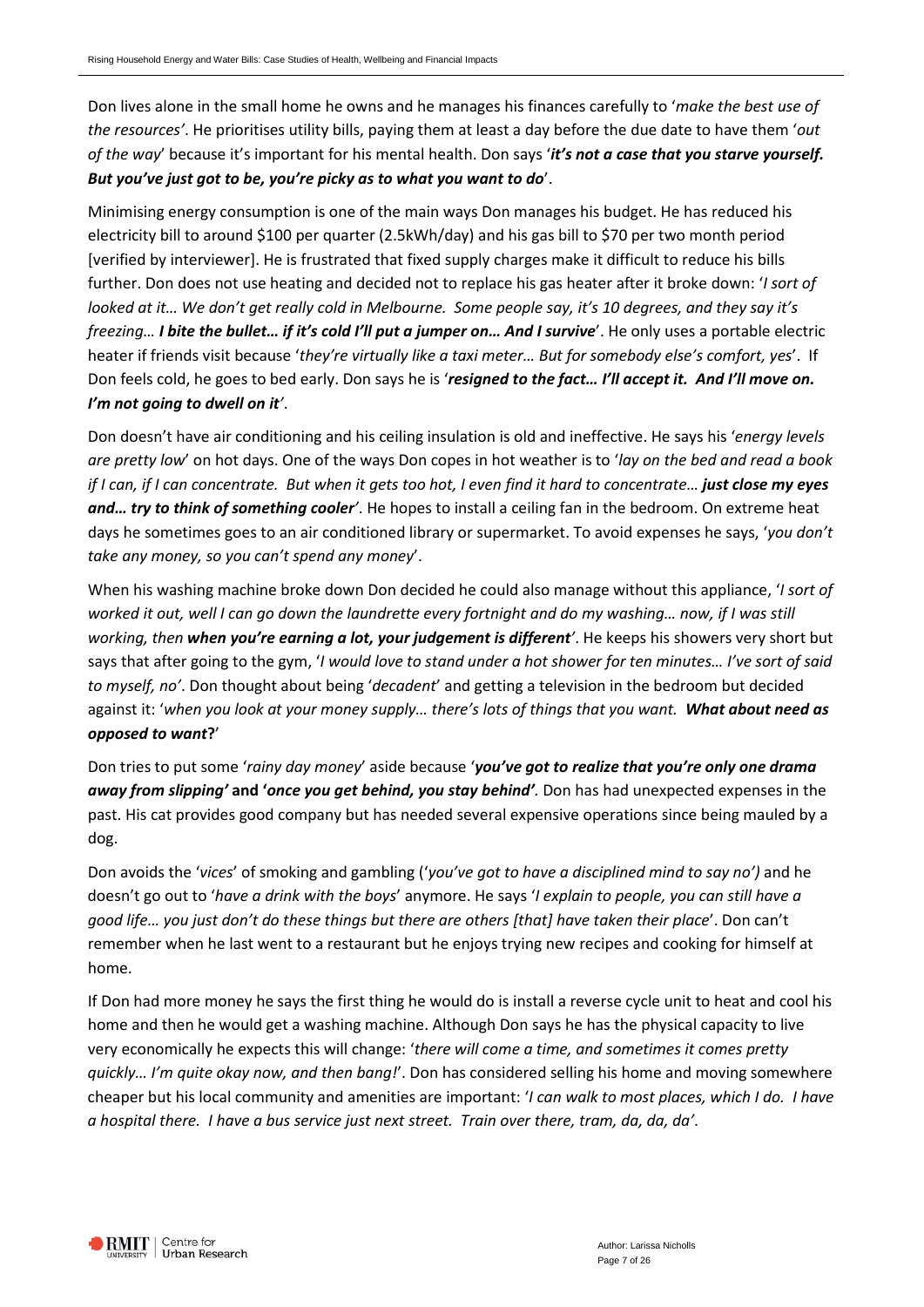## <span id="page-7-0"></span>**Rachel**

Rachel is in her late fifties and receives regular treatment for post-traumatic stress disorder (PTSD). Her son, David, lives with her in her public housing unit on an irregular basis. David has struggled with mental health issues for several years and during a period at home with depression the heating was used without restriction, with Rachel saying she decided to '*turn[] the heater on and worry about the consequences later*'. Rachel wanted to '*shield*' David and not '*burden*' him with her financial concerns. Rachel was unable to pay gas bills despite accessing the Utility Relief Grant. She wanted be on a hardship program but found it difficult to get past the retailer's regular call centre team, '*they were very tenacious at the frontline*'.

The Energy and Water Ombudsman (EWOV) assisted Rachel with her difficulties with her energy retailer. Despite being advised against it, Rachel thought the only way to manage financially was to disconnect from gas permanently. She said the energy company '*couldn't have cared less that my son was really sick… that's why in the end to them I said "I don't care. Turn it off. I don't want to deal with you… if you don't have any compassion for the situation'''*. Rachel has since moved to an energy company which she says makes access to '*the wellbeing team*' much easier.

Now living without a gas connection but having a gas-boosted solar hot water system, Rachel takes some showers at home, '*on a hot day there's probably about three minutes of hot water, which I can have a quick shower. But that's unpredictable'*. She showers at a 'women's house' run by a local charity where she used to be a committee member. For cooking, Rachel uses an electric hot plate which sits on top of her unpowered gas stove. Rachel says that when it's cold:

'*I'll just plug in an oil column heater, the electric one. But I do think they're expensive to run from what I can gather, so I just do it when I have to'*

'*It might just be that I have a shower when I'm out, and it might just be that I have a cup of tea when I come home, have the heater on for a couple of hours, and then go to bed'.* 

Before next winter, Rachel hopes to buy electric panel heaters which she understands to be energy efficient.

Worrying about her son's health and safety, Rachel has found it difficult to put time and attention to energy issues:

'*All of this energy and effort going into all these other things… there were times when we'd come home where I was seriously expecting the electricity and the gas to be disconnected. It was just that point of, just even hiding from it. Just that sense of regression and avoidance, it was just almost like I just can't deal with that*'.

Rachel has an outstanding debt from the gas bill, '*eventually I might deal with these people but right now I don't have the mind space to. Because they have not been an easy company to deal with… I just don't feel it was an equal relationship*'. She is focused on keeping her electricity bill paid to avoid disconnection which was threatened when she had a \$400 debt and could not manage fortnightly repayments of \$100. Rachel has now arranged more manageable Centrepay deductions of around \$60 per fortnight but feels she '*can only manage with an electricity account*'. Her water bills remain unpaid.

Rachel has spent much of her limited income responding to David's health and legal issues. She reduces living costs where possible such as buying second-hand clothing and household items. Council-provided cinema and swimming pool vouchers helped Rachel cope without air conditioning during the summer when she experiences debilitation due to her cardiac failure condition. As a Disability Support Pensioner, Rachel makes use of free public transport on weekends to travel over one hour to the Victoria Market to buy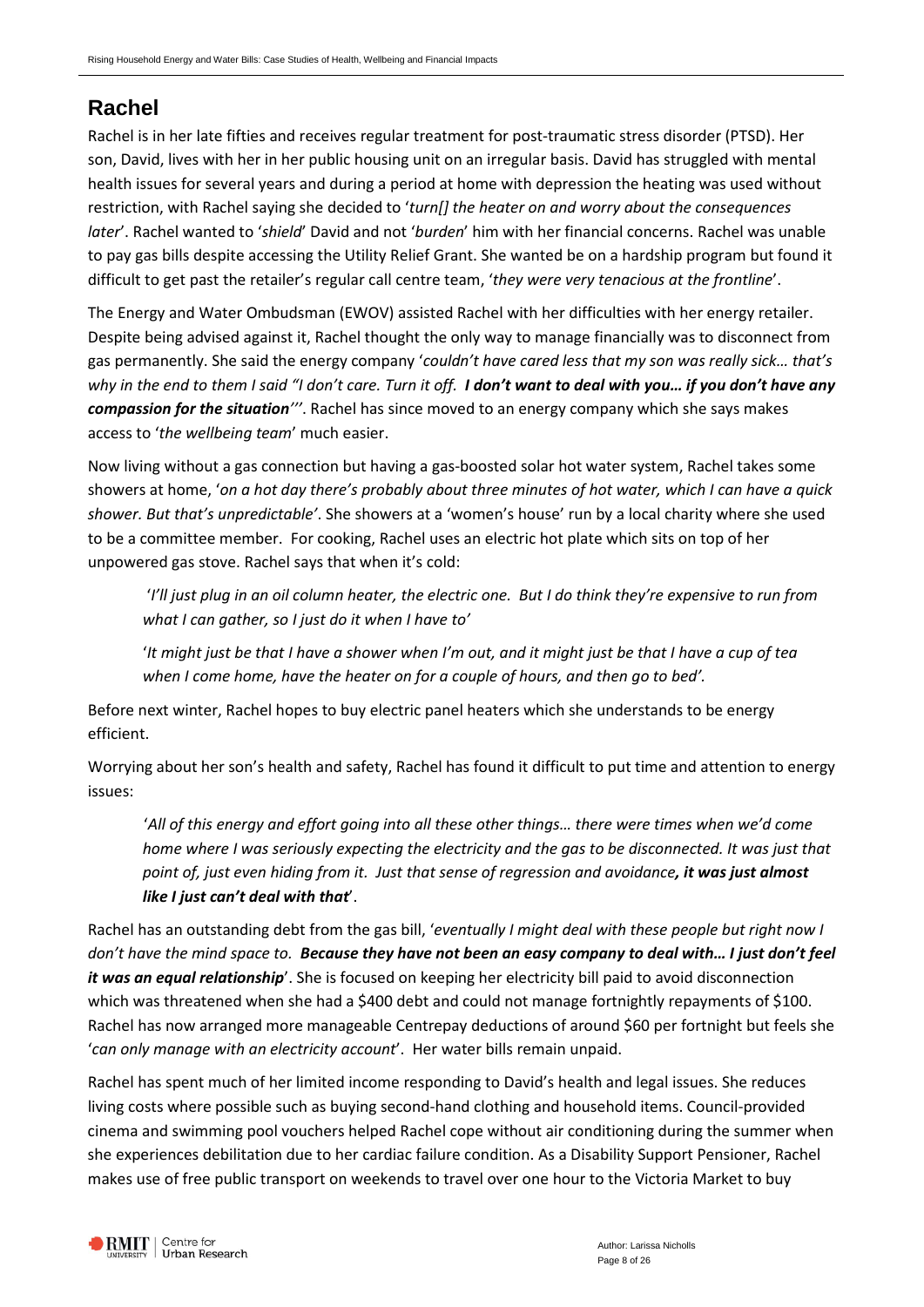cheaper fresh food than is available in her suburb: '*it's hard to just cook for one person because everything's more expensive when you're trying to buy it in smaller proportions'*. Hoping sport would help with her son's health, Rachel accessed community funding '*for some soccer boots for [David] so that I could still try and encourage him back to that*'.

Rachel keeps many of the challenges in her life to herself and tries to take a positive attitude: '*look I mean I'm as happy as I can possibly be, to be honest. I'm happy that my son's alive. I'm happy that I manage the best I can'*. She appreciates the community support she receives including food vouchers '*maybe every three months, just so that I could say get over a hump to the next pay'*. However Rachel feels judged at times:

'*It feels like they're full of shame around that***…** *you're clean and respectable and you go into an agency for assistance, [it feels like] you've really got to look like you've just rolled out from a dirt heap and you've got to look sad'***.** 

## <span id="page-8-0"></span>**Beth**

Beth and Andrew's busy household includes their four children from previous relationships. Beth has been studying full-time and recently started a part-time job; Andrew works full-time.

Prior to repartnering, Beth could no longer afford to live in Melbourne as a single parent (10km from the CBD):

'*Everything was expensive in there – the cost of food, everything just seemed much higher, particularly the rent, and the quality of the property that you would get for your rent, like we were living in a bit of a dive… there was just no way I could afford to be in the city anymore; it's impossible***'**.

To reduce rent costs, Beth moved further out (25km from the CBD). Since Beth and Andrew met, the blended family have rented a small home in a more affordable town located 55km from the Melbourne CBD. They like the area but the train line does not extend that far out and peak-time travel to and from the CBD totals over three hours per day, *'you spend most of the day in the car*'. Due to the additional childcare, travel and time costs, Beth looked for local employment. With limited employment options in the vicinity of the town, Beth's new job is *'a massive downgrade in my earning capacity... I've completely gone down a level in my career. But it was a choice based on the whole family and what all of the children needed as well*'.

Beth has Hashimoto's disease involving temperature sensitivity. The family uses fans and water spray bottles in summer and rugs up in winter with lots of layers and sheepskin boots. Their new home has ducted heating but the family is concerned about the running costs and are considering using small electric heaters instead. Hot weather has severe impacts for Beth, '*I get almost completely debilitated. My brain stops working quite literally, I can't think, I can't move, I get really swollen and puffy, so it's painful to move, and I get migraines*'. Beth uses a small '*expensive to run*' portable air conditioner or sits in her air conditioned car to cool down. Beth says there is '*a lot of disagreement in the house over summer*'. Beth feels like she '*can't function*' whereas in winter (with heating) Beth says '*I have energy, I'm motivated, I enjoy doing things*'.

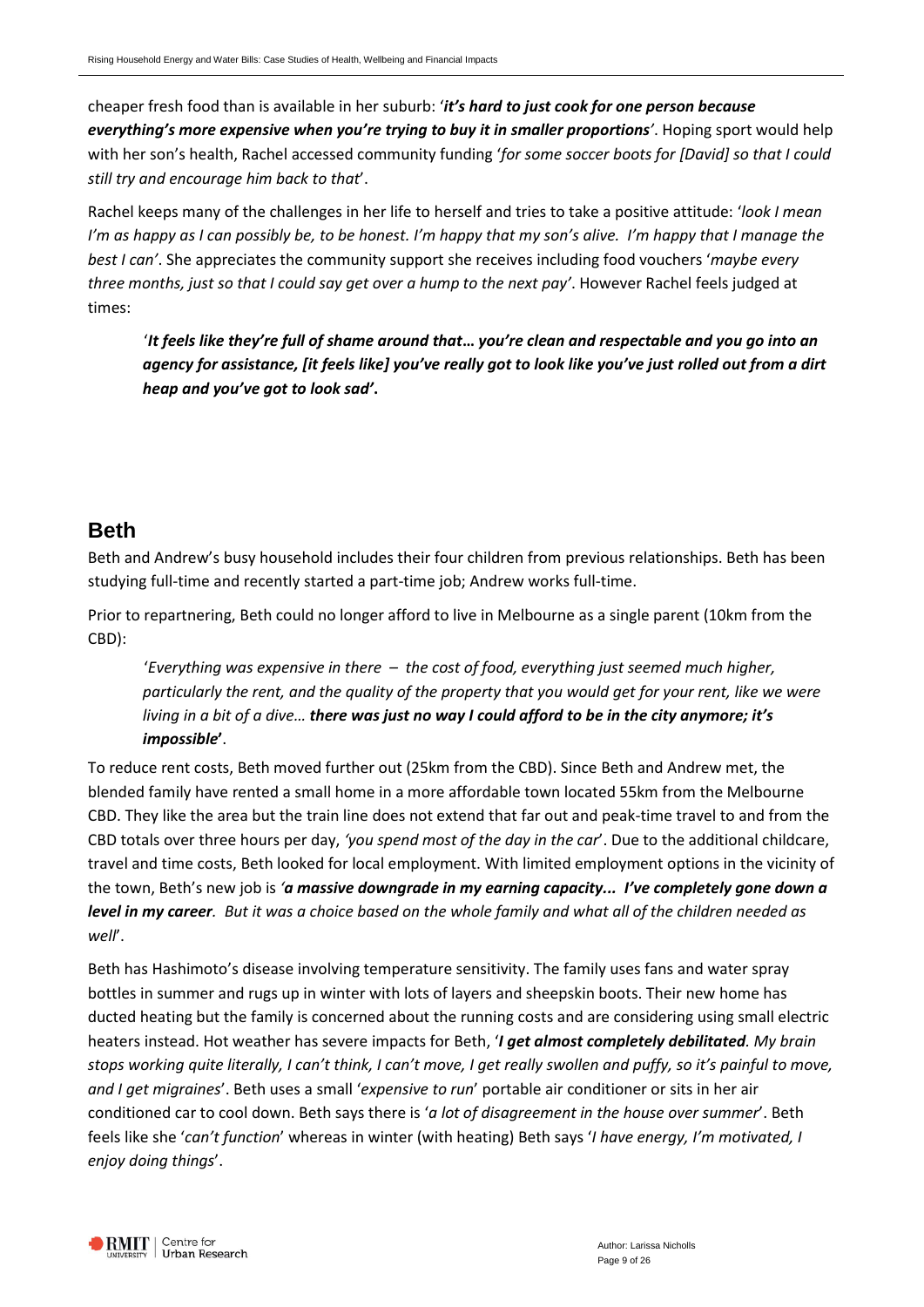To address these issues, Beth would like a reverse cycle unit installed but is reluctant to ask the landlord in part because of requests refused in previous rental properties:

'*Don't ask because they're not going to do it. In my experience of renting owners are not interested in improving any of those things because it makes no impact to them at all… it's so competitive that if you're not happy they just get rid of you and get someone else… [there] was an apartment I was living in… I asked for an air conditioner because it was insanely hot, and I [laughs], that wasn't received very well!*'.

When Beth first became a parent she did not feel comfortable about living with her baby in a share house with strangers. The Single Parent Pension did not cover living independently and she used a credit card to pay rent and bills. Beth acquired a \$10,000 debt which she is still paying off and she fears her credit history will impact the rest of her life including her ability to buy a home. Beth accessed the Utility Relief Grant when sole parenting and she is now very focused on paying her energy bills on time, '*partly because of the [pay-on-time] discounts, because it's significant'… it's [also] about your stability and I can't risk that… rent, bills, food; that's my list of priorities, and then incidentals come after that*'.

Beth says that high energy costs impact her ability to buy quality fresh food and the cost of living means they cannot take the children to movies or the dentist. Fuel costs are also impacting the family budget *'because we've been pushed so far away from the city*' and Andrew has to drive to work. Beth has tried finding better energy offers, '*sometimes it's worked, sometimes it hasn't worked… there's been a lot of time and energy put into finding better deals and swapping over and then changing back, and it's incredibly frustrating and time-consuming*'. She is reluctant to try again because '*it feels like a lot of wasted energy*'. She says she would be prepared to change suppliers: '*if there was something just clear and easy about a good deal that was fair and was ethical… I would love that… to see the options clearly and [if] there wasn't too many options it'd be great*'.

## <span id="page-9-0"></span>**Ursula**

Ursula bought her first house while at university and felt she had a solid financial base working part-time whilst renovating and reselling houses. In her mid-thirties, Ursula and her partner had a child but soon after her relationship ended and she became a sole parent. Initially she coped financially but then she experienced a series of shocks including: higher interest rates; reductions in child support; and lack of stable employment for a sole parent with a frequently unwell child. It took considerable time to sell off her investment properties in regional areas. Ursula says they were living '*in the worst kind of poverty'* and '*very much struggling to try and keep [her] home*'.

Ursula hoped to stabilise her finances by renting out her own home in inner Melbourne and renting a home in the country. She grew much of her own food and received a lot of social support from community groups. However, lack of insulation, no energy efficiency features in her rental home, and a cold winter climate contributed to \$1400 electricity bills. During this period Ursula redrew money from her mortgage and used credit cards for essentials including utility bills and mortgage repayments. Her credit card debts reached \$50,000 and she now owes more money on her house than before. She recently renegotiated remaining credit card debts to reduce the interest costs but says her credit rating is '*ruined*'. Ursula says

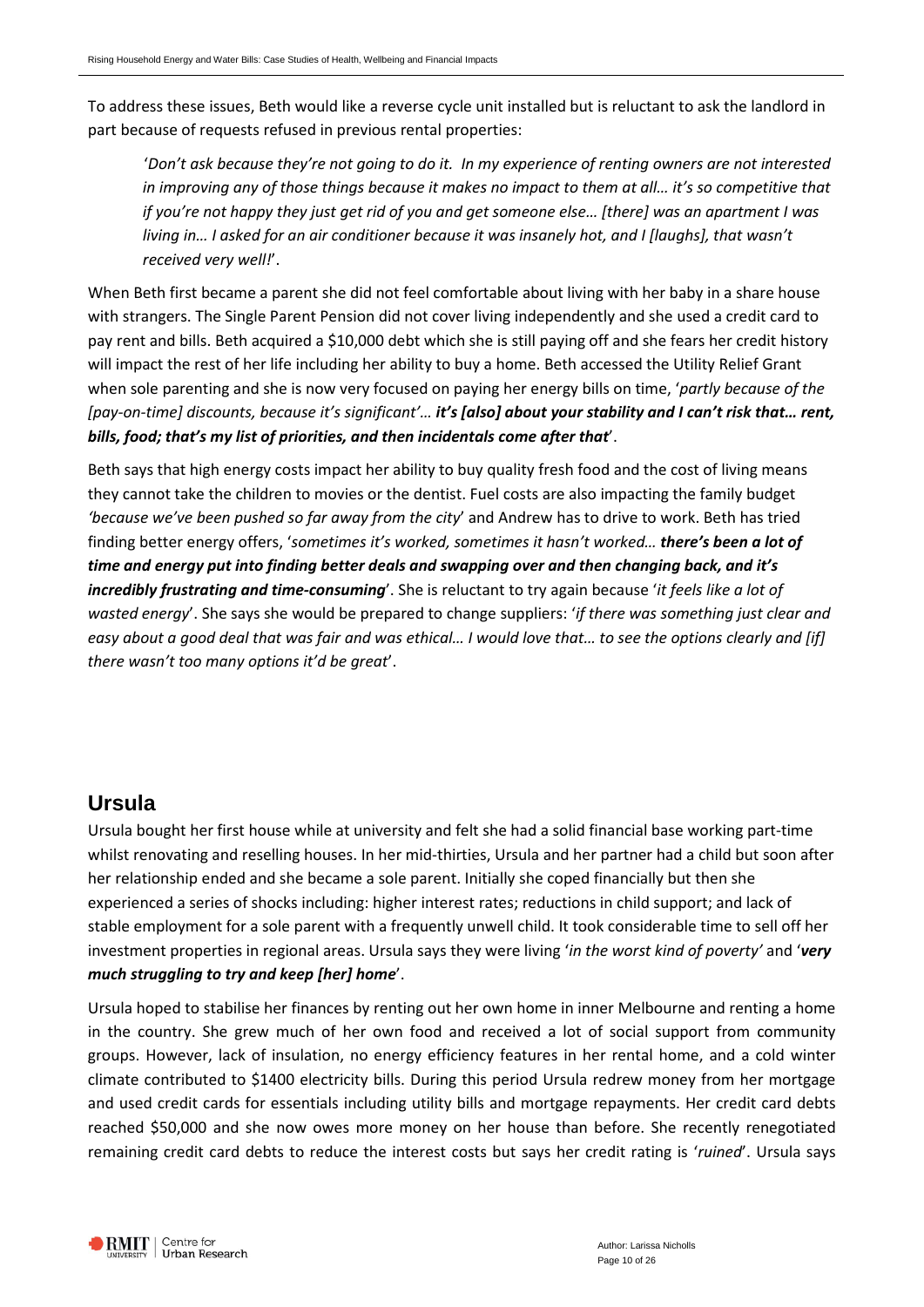that without loans from friends and family over the years, '*I don't even know where I'd be living. I couldn't afford to rent anywhere. It's horrible for some people*'.

Ursula now lives back in her own home in Melbourne which she made energy efficient before experiencing financial stress. However, because of permanent heart damage she is cold-intolerant and needs to use electricity heating regularly. Recently, a neck injury impacted her capacity to work and complete current studies, and involved tests and doctor's bills with significant out-of-pocket costs. Ursula required full-time care and a relative moved into her home. Energy use was higher during this period:

'*I was home. I couldn't do anything. It was like I had a stroke… I was on the couch, so the heater was on a lot… I don't watch TV very much but people that took care of me would watch it. And my son and I have been home a lot more since, so we're home on weekends when we're not normally... he has a TV and an Xbox and iPad, so he usually runs them a lot when he's home, especially since I've been sick, he's bored'*.

Ursula has been on energy hardship programs and has never been disconnected. She received the Utility Relief Grant last year and now pays her utility bills '*sometimes a little late, it just depends, because I had such a hard year physically last year'.* Recently a water leak resulted in a high water bill which Ursula negotiated down but she is unsure why her gas bills are high. The last one was \$280 (for 2 months) despite the stove being the only the home's only gas appliance and she is unsure how to resolve this since she is '*not confident with tradesmen, especially someone tinkering with my gas'*.

Ursula says '*we're just trying to pull ourselves out of [financial hardship], which is hard because my career [is] down the toilet'.* When people ask Ursula how she manages she says '*you just go without sometimes*'. Now living without credit cards and limited income, Ursula has had to limit her son's involvement in sports which he enjoys. Ursula also noted the long-term impact on her own health: '*I think my stress levels have been so high [for a long time], it's just not a good way to live for anyone, at all'*.

## <span id="page-10-0"></span>**Nola**

**Nola is an exceptionally busy and active member of the local community.** One of her main priorities is to assist her children with access to educational opportunities. Since separating from her husband, she primary responsibility for her four children, three of which moved out of home during or after their university studies. Tom (school-age) lives with Nola, and Michael recently moved back home because his Centrelink study support payments were insufficient to cover the cost of living independently and Nola could no longer afford to subsidise his rent. Michael had to switch to a less well reputed course in a university closer to home.

Nola has had a difficult time financially. For many years, she provided full-time care to her parents who lived nearby with degenerative neurological conditions. Nola received Carer payments from Centrelink during this time. She has outstanding debts for money borrowed to cover living and children's education expenses after her Centrelink payments were cut off for eight months. She also borrowed money after her daughter had a minor accident driving her father's car (who no longer lives with them) on which the insurance had lapsed. It cost \$15,000 to settle a legal dispute with the other driver.

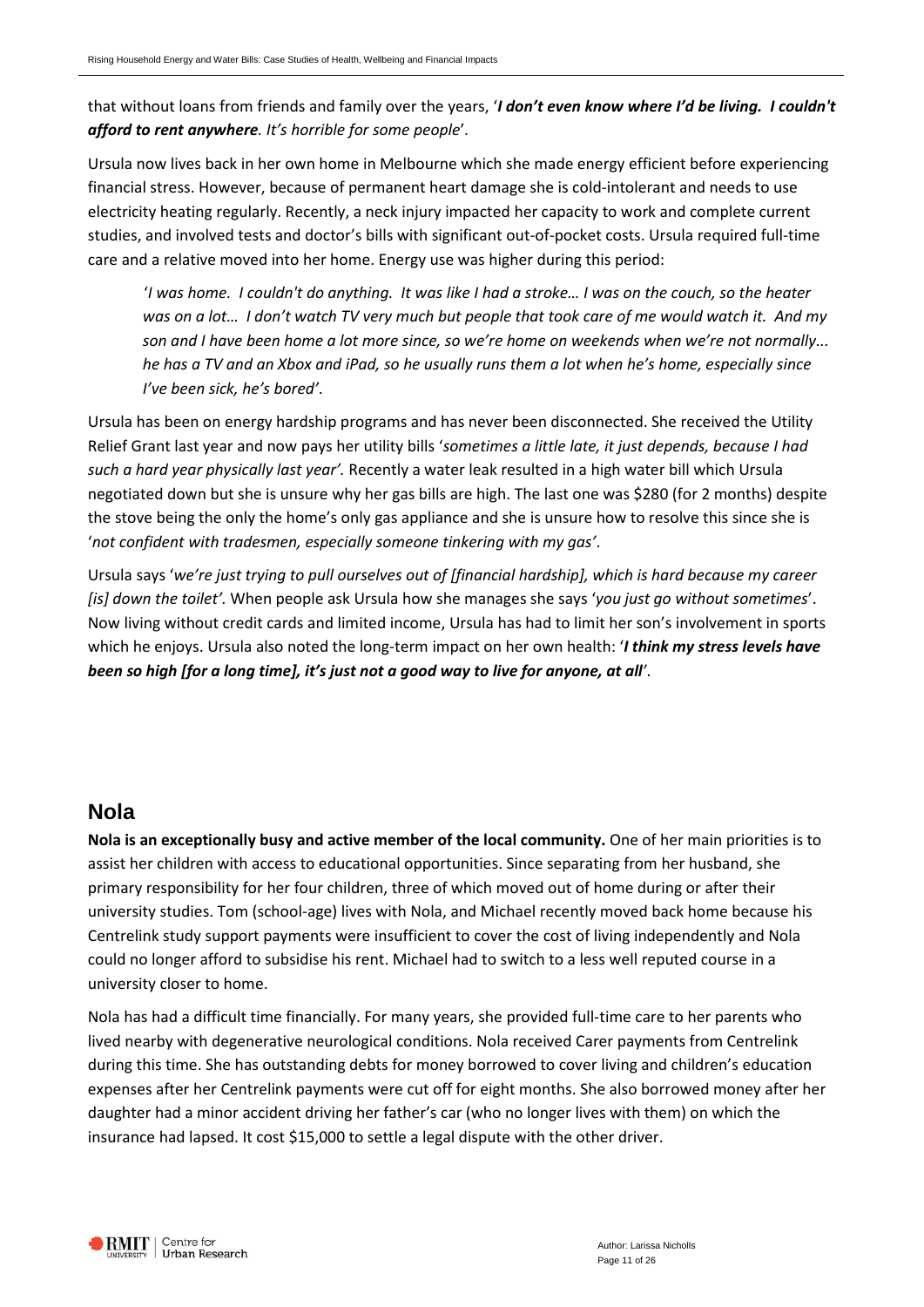Nola says she's '*known for being good with stretching a dollar*' and the family has discussed the difference between '*needs*' and '*wants*'. One of the ways Nola's family manage financially is to never use cooling or heating. The air conditioner has been broken '*for donkeys years'* and they don't use fans because the '*electricity bill is high enough as it is*'. She notes, '*the things that you have to go without in order to meet those bills… what other people would take for granted we would consider luxuries*'. When it's hot family members cool themselves with refrigerated water, frequent face washing and hand-held (unpowered) fans. The home's external blinds no longer work. Nola says that '*I know some people do go to the cinemas [on hot days], but again, it's the cost, and paying to get there or transport to get there'*. She visits the air conditioned local library more frequently in hot weather.

It's been so long since the gas heater was used that Nola doesn't know if it still works: '*if I was to turn it on I'd feel I needed to get it serviced first, which would be expensive'*. Her gas bills are so consistently low throughout the year (gas is only used for cooking) that '*someone came out to inspect it because they thought something dodgy might have been going on'*. Nola says '*it would be nice to have a house that had heating and had cooling, but I'm still thinking that amount of money I would utilise elsewhere'*.

Nola successfully taught her children to minimise energy use but her youngest son Tom has mental health issues including irrational fears. Tom is at home full-time and '*he isn't too keen on the dark* 'so has lights on in the rooms around his bedroom through the night. Nola doesn't want to, '*lay down the law'* about the lights because it would cause him distress. The treatment costs for Tom (not covered by Medicare) have been significant and Nola is hopeful her son will be able to return to education.

Nola checks each year that eligible concessions are applied to her energy bills and has '*helped so many older people, contemporaries of Mum and Dad, that haven't realised to do so'*. However it was too timeconsuming to compare electricity tariffs and she didn't think there would be wide variation in costs, '*I just figured this was the electricity bill, you just paid it'*. Nola had consistently been paying \$600-\$660 per quarter for electricity and a friend recently noticed high rates on her bill. The friend negotiated on Nola's behalf and she now pays \$380 for the same level of consumption with the same retailer [difference verified by interviewer]. Nola is grateful for her friend's help and says:

'*It's annoying to think that I've been… overpaying for years and years and years… my own view is that why should you really have to do that?... I think people are disadvantaged… I've been paying the utility bills 35 years… there wasn't this need to be, ringing up asking for discounts [before privatisation]*'.

Nola is reluctant to change retailers due to '*the horror stories in the media too, where people have switched companies and then there's been no gas and no electricity, or they've paid twice'*. Nola keeps her bills highly organised and wants to continue receiving paper bills and a paper receipt when she pays them at the post office because '*you can go back and keep track of them*'. She is concerned about the impacts on '*someone who does things the way I do*' when businesses such as energy retailers and banks stop providing or charge for paper statements: '*that's pushing you too… do you need to have your own computer [and printer]? Do you pay for internet? Do you go to the library? Do you go to a community centre?*'. She is also concerned about charges for paying in cash instead of using direct debit.

Nola has a car but walks most places to minimise petrol costs: '*the priority with petrol is anything to do with the kids, because as I said, I'd walk up [to] an hour to save the bus fare… depending on the weather'.* Nola has not been able to maintain the family's home in the way she wishes and '*always [has] a wish list of things that I want to do*'. She was going to have her old, ineffective ceiling insulation replaced when there was federal government program but it was too hard for her to be at home for quotes and supervision when she had to visit her mother's home every three hours to administer medication: '*who would be*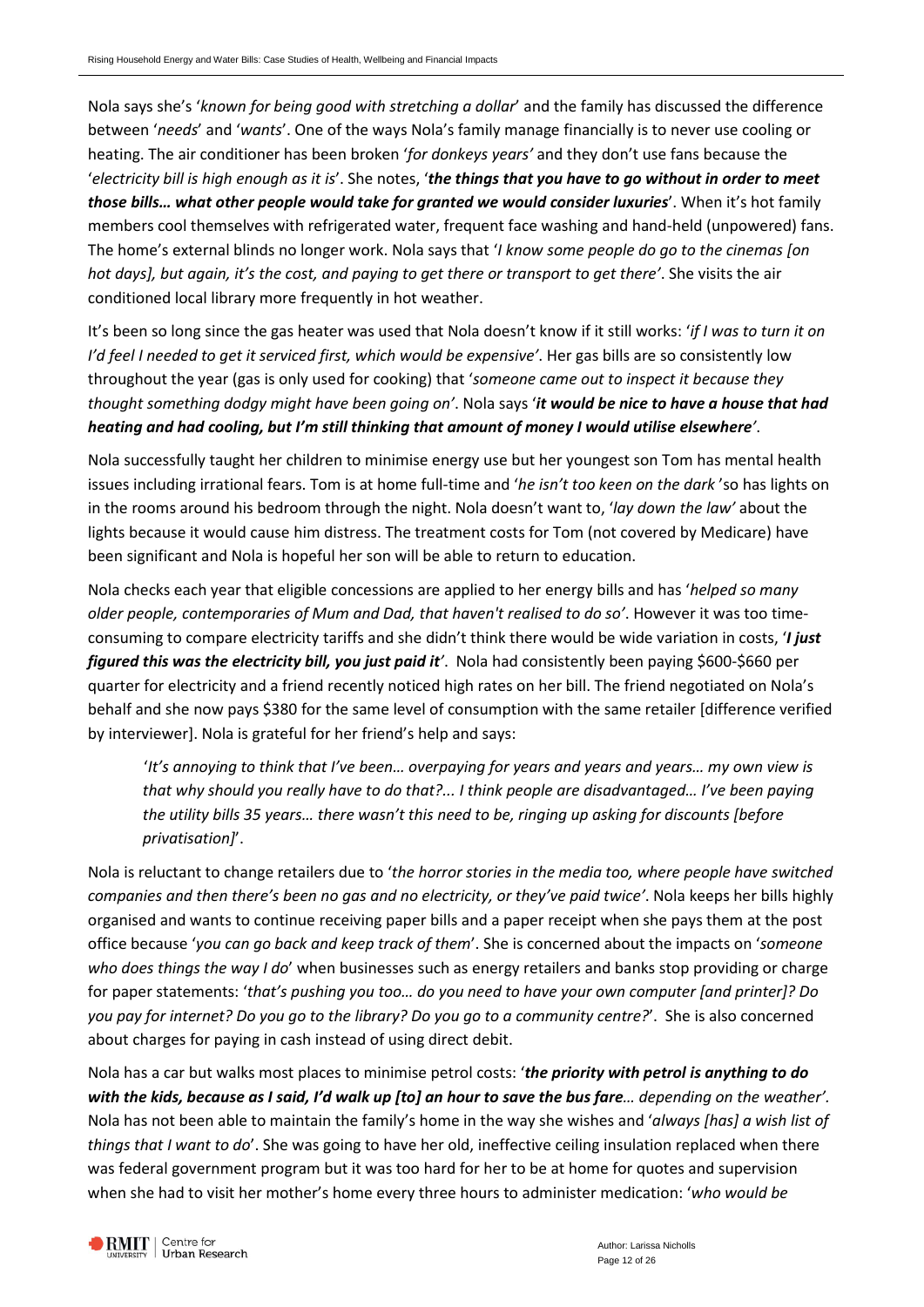*looking after Mum while I was in my house doing that?*'. The family has an old electricity-intensive hot water system which makes it difficult to reduce electricity use further. A boundary fence fell and broke a tap, resulting in a leak that was not discovered for some time, causing a very high water bill.

Over the years, Nola has volunteered regularly at various organisations and her involvement has helped financially with access to free but not ideally healthy food (high in carbohydrates and fats). She notes, '*again the trade-offs, because we don't have a lot of protein*'. The community organisations appreciate her skills and accept that she needs irregular and flexible working hours to meet her family commitments but Nola says Centrelink is '*giving me a hard time about that'* because their rules require her to prove that she is working regular volunteer shifts. Now that Nola's caring responsibilities are reduced she hopes to return to paid work, 'which I would enjoy, this work and the mental stimulation and things, I would have a *very different life*'. However, she is concerned that despite having several qualifications and completing additional courses recently, her age combined with many years out of the workforce, '*getting back to paid work would be very difficult*'.

## <span id="page-12-0"></span>**Lanfen**

Lanfen is in her eighties and moved from China to Australia 13 years ago to be near her daughter. She used to work in a hospital in China. Lanfen cannot read English and has very limited speaking proficiency. Her interview was interpreted by a Mandarin-speaker. She lives alone in high-rise public housing apartment.

Lanfen has five stents in her heart. She says, '*when the day gets very hot or very cold, it's very bad for my heart condition because my blood vessel around the heart are very fragile. It can't sustain too extreme temperatures*'. In winter, she can maintain a healthy temperature in her apartment by using the building's central heating system which does not contribute to her energy bill. However, in summer her apartment gets very hot because it is located on the top level of the building, her west-facing windows have no shading, and there is no air conditioning. Several years ago her doctor wrote a letter to say that she needs air conditioning to reduce risk to her health in summer. The housing office gave two reasons for refusing – that the letter had 'expired' and that the government did not have enough funding to install air conditioning.

On hot days Lanfen drinks lots of water, prepares cold congee or green bean soup, and uses fans in every room. She tries to keep the heat from entering the apartment by pulling the blinds down. She uses the security door to allow air flow to ventilate but the apartment can become unbearable and she relies on going to free public venues to cool down. She tries to get to the council's library in the morning before it gets too hot or goes to the common room on the ground floor of the building.

Lanfen always pays her electricity bills on time and attributes this to her cultural background: '*Chinese people are very frugal people. We don't like to owe money to other people… We don't smoke. We don't drink. We don't go to the casino and we don't go to restaurants. Always, we cook at home*'. This approach helps Lanfen afford the five different medications she has been prescribed which although subsidised, add up to around \$50 a month. She is pragmatic about her finances: '*in the end, I have to gather the resources to pay the rent otherwise I will have nowhere to live. I can only save up in other areas of my life to pay for these costs. It's not something within my power to change'*.

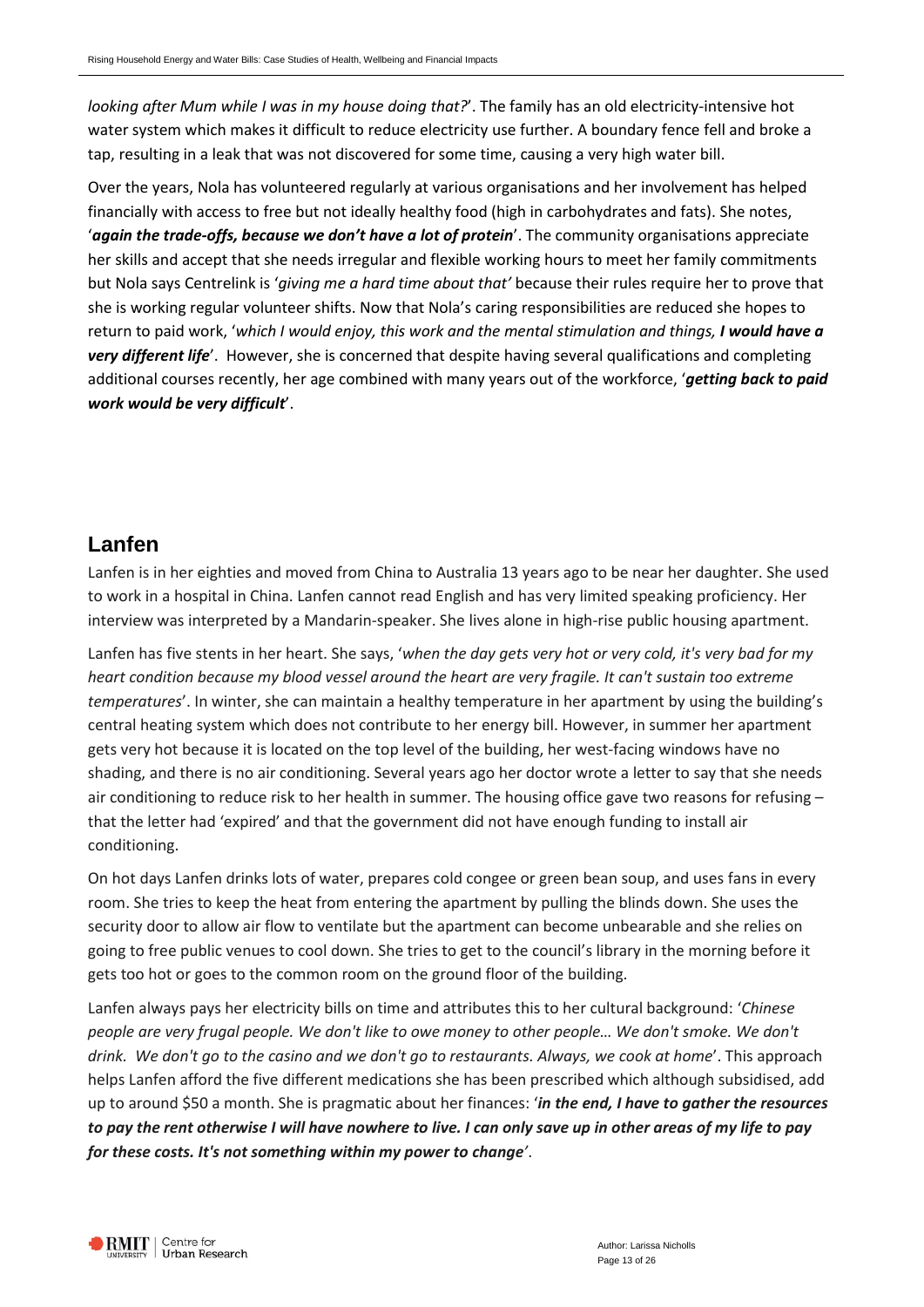Lanfen has noticed that the cost of her electricity has increased and she sees this as consistent with other areas of her daily life: '*the prices of grocery shopping is going up all the time. So similarly, I felt it's only normal to see the electricity to go up as well*'. Sometimes Lanfen receives '*a much larger bill than the usual*'. She uses the interpreter service to check that her electricity retailer has her current concession card details but '*if we forget, we miss telling them that our card has been renewed or due to be renewed, they sometimes will cancel our status as a concession holder*'. She is concerned that others in her community may be missing out on concessions. Lanfen has never heard of pay-on-time discounts, negotiated her rates or changed her electricity supplier:

'*I never have done that. I'm not aware of such possibility… I thought they are [a] large and reputable company, so I chose them… Similarly, for the telephone company, I'm also able to choose between different companies to provide a service to me, but I've never exercised such discretion or such right. Because we're not good at computer to do research about that. We don't read English either'*.

There isn't anybody who checks on Lanfen during hot weather but she has a device which requires her to press a button each day: '*a daily reporting system in place so I can let them know that I'm still alive and kicking*'. She says the '*Australian government are very good towards people like us, who have lost the ability to work or are retired… From the bottom of my heart, I'm very grateful… we are really very, very, very lucky*'. However she is worried about her health in summer:

'*I hope the government will be able to help us with installing the air conditioners because it's quite important. I'm hoping that the government will show some favour to us elderly residents living on the top floor of a public housing block*'.

Lanfen is trying to save money. She says, '*it's a little embarrassing for me to admit that I'm actually saving up money to prepare for my own tombstone. In case I pass away in the future, I need to get that sorted out… so that I wouldn't burden my children with that cost. I want to be self-sufficient'*. Lanfen says she will still be able to afford her energy bill if she gets an air conditioner, '*I'm not worried… I would only switch on the air con when it's very hot. Not all the time'*.

## <span id="page-13-0"></span>**Tess**

Tess works voluntarily for the co-operative housing provider (co-op) through which she rents a house for \$200 per week. She is studying part-time to complete a post-graduate qualification which she started before her son was born. He is now in primary school. Tess has a medical condition and receives the Disability Support Pension.

Tess is at home most days – either doing the administration work for the co-op, or studying. Sitting still for long periods she says:

'*In winter I have the heating running… It's very draughty this house, too. It gets very very cold. So, it gets very expensive, the bills. I'm just not the sort of person that can be completely frugal and just sit there in the cold… I know a lot of people that do that, but I just, I like to be comfortable*'.

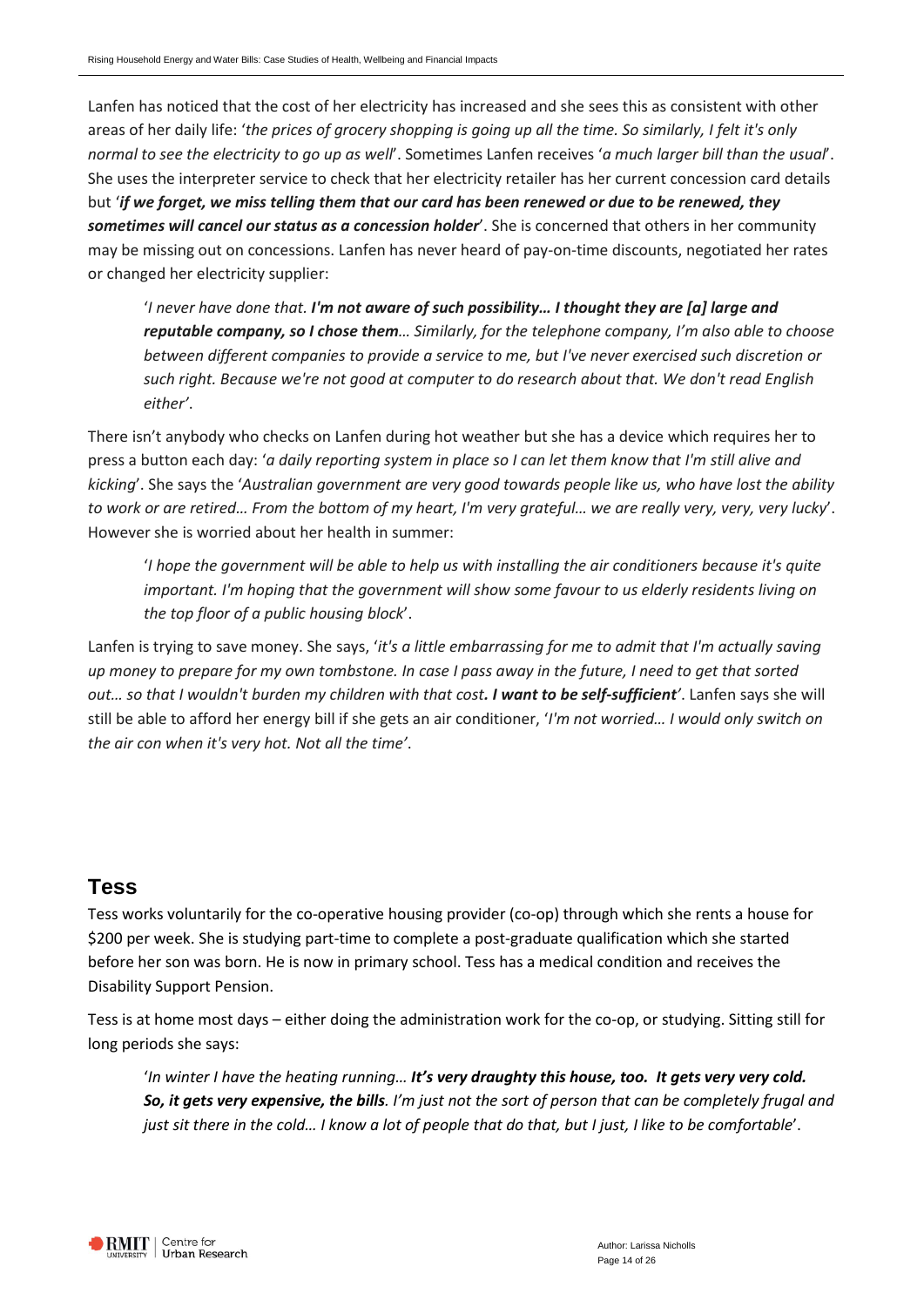The home's gas ducted heating system cannot be zoned so has to heat the whole of an uninsulated, draughty house with only very light blinds on the windows. Even with the thermostat set at 20°C or below, Tess says the winter gas bills are '*a killer*'.

Medication for her health condition makes Tess feel hotter than the general population and it's harder to cool her body down. She has a portable air conditioning unit: '*I do run the aircon because this house has never been insulated, it's very, very hot. So it does get expensive, the electricity bills*'. Tess says '*I wanted an air conditioner, at one stage, but I didn't push for it'*. Tess was going to pay for half of the cost to install it but was concerned she would '*have to leave it in the house if [she] left, or else take it out and patch up the wall*'.

Tess says her 90 year old home is '*an amazing house'* but has been deemed to have structural issues. The gas hot water system is 20 years old and Tess tries to reduce hot water use by bathing after her son. Tess applied to be part of a program run by the local council which installs solar electricity systems in lowincome households without up-front costs but the housing provider refused, '*it got all too complicated with [the co-op's] financing'.* She expects the property will eventually be sold or redeveloped and this may be reducing the likelihood of maintenance or improvements.

Tess wants to avoid having a bad credit rating so tries to pay utility bills on time. She uses fortnightly deductions through Centrepay to set money aside for energy bills but at the end of each billing period, she still owes around \$150 each for gas and electricity bills. Tess calls up for extensions on the due date when she is short of money. She is frustrated that due to her financial constraints, she only receives the pay-ontime discounts for about one in five of her bills. Tess would like to find better energy tariffs and tried a comparison site but '*just found it all so complicated with kilowatts and I just didn't know. I just like to hear it word of mouth*'. She considered changing when an energy salesperson knocked on her door, '*to try and get me to swap companies, but I just found all that too confusing and she was too much of a sales person. And in the end I just didn't trust her and I was just about to sign up and then I said, "Forget it***!**"'.

After a community organisation told Tess about the Utility Relief Grant, Tess says the retailer call centre advised her to '*wing it*' despite Tess believing she didn't meet the criteria to apply. '*They were trying to encourage me to think of things with the car that might have fitted*' but she '*just didn't feel right about doing that either*'. Every few months Tess gets food vouchers from a charity '*so I could sacrifice the food money to pay the bills… when I get a electricity or gas bill it just stumps me, and then rent on top of it'*.

Providing her son with good food and opportunities to play sport are priorities for Tess. She never puts credit on her mobile phone and rarely goes out socially. She says the following about her financial circumstances:

'*I don't sit and actually think about it but I think it gives me anxiety in the back of my mind because it's like, every day, if I go and buy milk I'm pricing the milk. I price everything. And just trying to hold on... I feel like we're just keeping afloat most months, but every four or five months we will crash a bit'*.

Tess is currently \$300 in debt to a great-aunt who occasionally lends her money, '*but I have to pay it all back too… it is better than having a credit card*'. Despite the challenges Tess says, '*I feel like we're a bit lucky too, because we're in cheap housing… it could be a lot worse*'.

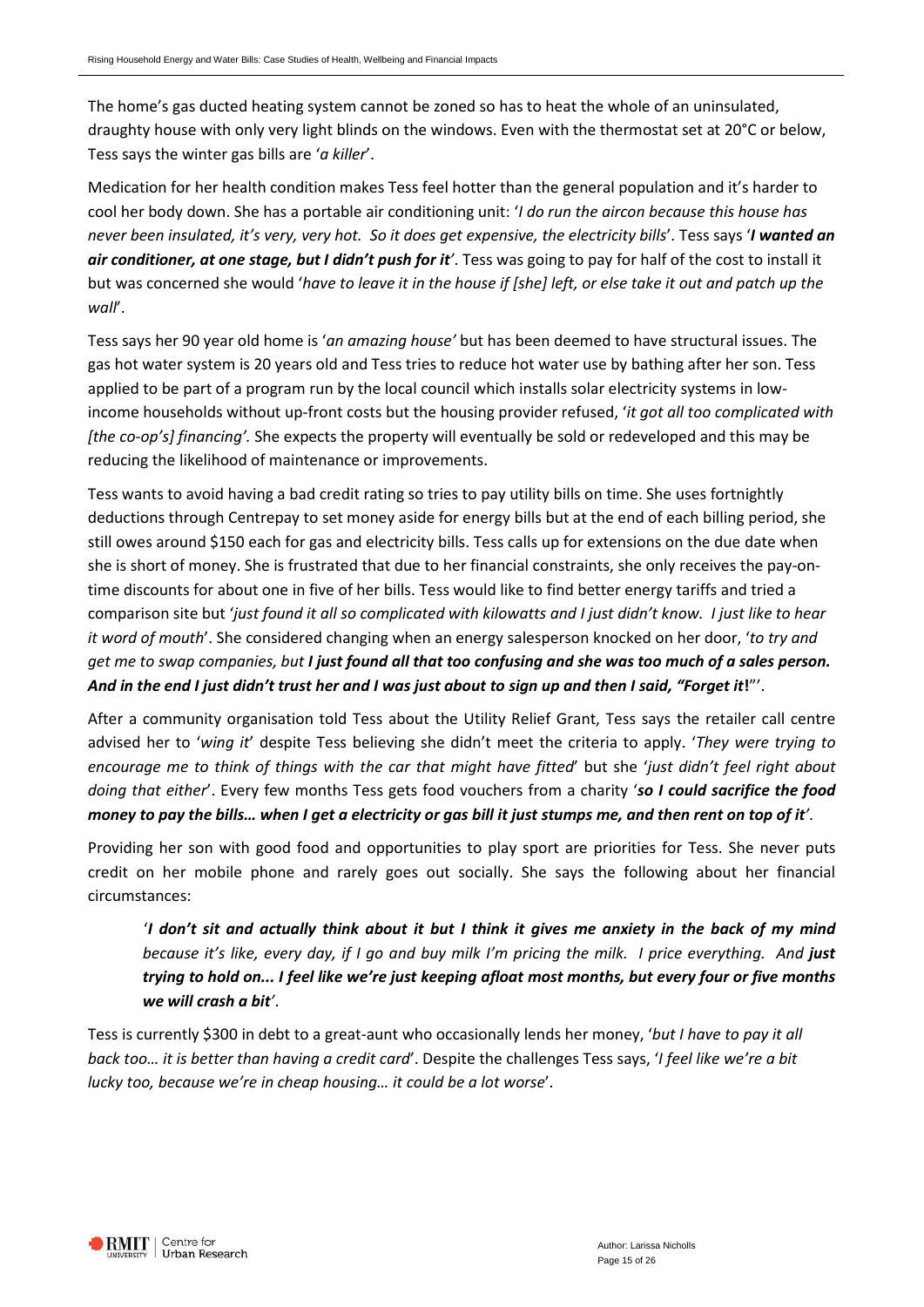## <span id="page-15-0"></span>**Helen**

Helen is in her sixties and lives alone in a very small terrace home she bought over 30 years ago while working. As a single woman, the banks refused a mortgage but Helen eventually cobbled together a small mortgage, two personal loans and a private loan bank loan. When interest rates increased Helen took in boarders. Up to five people lived in a home with a kitchen so small it fits only one person at a time: '*I was determined, whatever happened I wasn't losing the house, you do what you got to… I rented out rooms. And I wouldn't advise it on anybody. It is the pits. And in a house this size and this small, it really is*'.

Now retired and living alone with unemployment benefits as her only source of income, Helen has reduced her energy bills by:

- Making energy and water efficiency improvements where feasible such as low energy lighting, gap sealing and changing to an instantaneous gas hot water unit, but '*being [on] a low income I've got to save to do these things so it gets harder and harder*.'
- Minimising energy and water use: '*I try to be responsible and sensible… everything I've got that I can control I probably control to the 'nth degree'*.
- Choosing not to install air conditioning despite severe hot flushes. Instead she uses a hand-held fan or a ceiling fan despite discomfort: '*humid day and hot flushes, worst enemies. I mean that's just the way it is*.'
- Negotiating better rates: '*if I can negotiate with the companies to get the best price I do that too. And I do it regularly*'.
- Advising retailers if unable to pay energy bills on time to avoid losing pay on time discount: '*You are polite, you are to the point. Not only do you ring and say "No, I cannot pay by that due date" but you know what you can pay, when you can pay and how long it will take… You don't dither and worry, you get on to it*'.

Helen's experience working in the public sector helps her navigate the energy sector and plan a strict budget with other strategies to minimise costs, such as:

- Only doing necessary structural fixes on her unrenovated home, nothing '*cosmetic*'.
- Not having a car and using a free weekly bus provided by the local council to get to the shops.
- Giving up private health insurance. Four years ago she investigated getting basic cover again but '*no matter how much I searched for a good deal it wasn't affordable*'.
- Pawning items to pay for unexpected costs such as vet bills.
- Buying second-hand clothes, furniture, appliances and marked-down fresh food.
- Using a calendar to plan for each bill, including rates, home insurance and phone bill.
- Trying to put a little money aside for emergencies by '*go[ing] through your wallet every few days. Take out all the gold coins, put them into the money box*'.

Helen's precarious financial situation can impact her health and wellbeing. To manage an anxiety condition without taking medication which '*destroys you*', Helen tries to:

'*Stay on the top front foot whatever the bill… if you don't do [that], you stress, you stress you get sick, you fall behind in everything and you can't cope. You stop eating well, you stop exercising… you let a few things go and it eats at you… when you're already stressed or prone to anxiety, tumble, tumble, tumble. And if you're low income that can, one bill can spin you so out of control that you've lost everything'*.

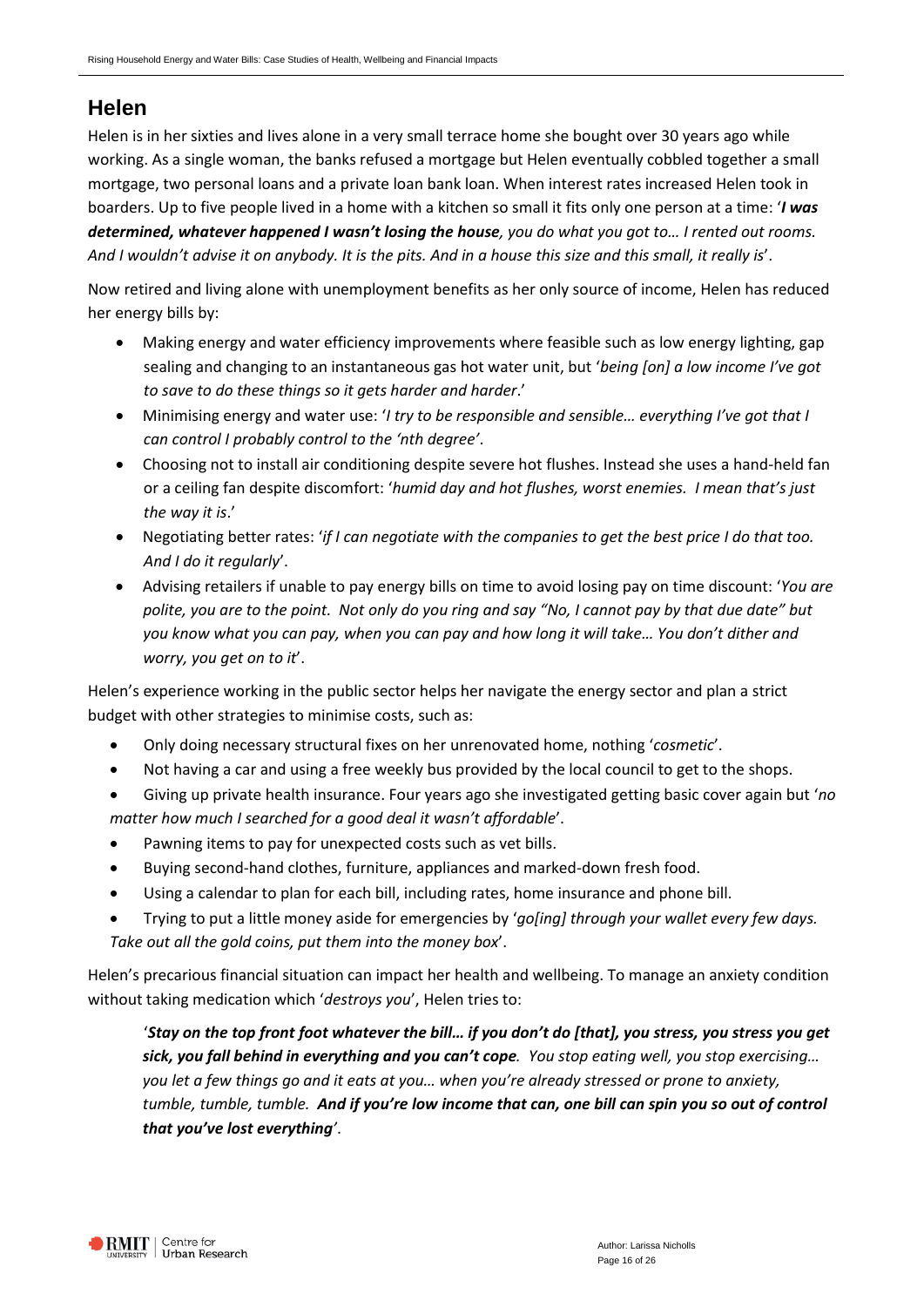Helen feels powerless to manage some aspects of bills, *'the way they keep putting the bills up, is out of my control and yes I can get angry but I'm powerless*'. Having worked hard to minimise energy and water use, Helen is particularly angry about the cost of her water bills, '*I got my water bills [usage] down to under \$20… Yet, my bill with all the concessions is \$190?*'

**Retailer practices have also caused stress and distrust for Helen**. She had been concerned about not receiving an electricity bill for many months. She rang the retailer saying, '*I want to receive a bill, I want to pay it*'. She was later sent a bill for nine months of usage and given two weeks to pay to avoid disconnection. Involving EWOV resulted in Helen being given nine months to pay and an apology from the company. More recently Helen received an overdue notice for her electricity account which worried her again. She called to query it and after some time '*[a manager in the call centre] ended up apologising, she ended up giving me her personal extension number for any problems in future, and not only did I not owe them money I was in credit'*. To help avoid falling behind, Helen pays regular advance instalments on her energy bills but noticed that the pay-on-time discount was only applied to the small amount owed at the end of the billing period. She queried this with the retailer and has since received the full discount but this experience has also impacted her trust in retailers and discount offers.

Helen feels financially vulnerable, particularly as she recently had to spend her small savings on essential home maintenance:

'*I'm totally dependent fortnightly. So if the cat got sick [or]I needed tests… so many things that were available on Medicare that I could access for testing, the scans, whatever, I have to pay for now. They're no longer covered by Medicare. I can't have them*'.

Helen gets upset about perceptions of people like herself and is worried about possible welfare benefits may change in the future:

'*The fact that they want to keep cutting pensions because we have it too easy… that would probably make me emotional is this divide we've got… we are the 'takers'… I never expected to be in this situation. So that, sorry, that gets to me… being on a pension, I have no certainty that it's going to continue. Or if it is going to continue under what circumstances… I can't feel proud of having worked for 40/45 years, and achieved, because now I'm made to feel ashamed in some way?'* 

To '*stay in control'* Helen is keen to save a little money: '*it's going to have to be done until I, even if I can just get \$500 to begin with behind me, I'm going to breathe easy'*. To do this requires Helen to make hard decisions about eating and social interaction. Helen has a friend who likes to go out for dinner but says, '*I am now thinking "Please don't ring this week*"'.

Overall, Helen is stoic about her financial situation saying, '*you either learn and, it's not that you enjoy that you're living in poverty but it's doable… you just got to stay reasonable… I'd rather not be in this position, would be the truth. That's the honest truth. I'd rather not be this way'*.

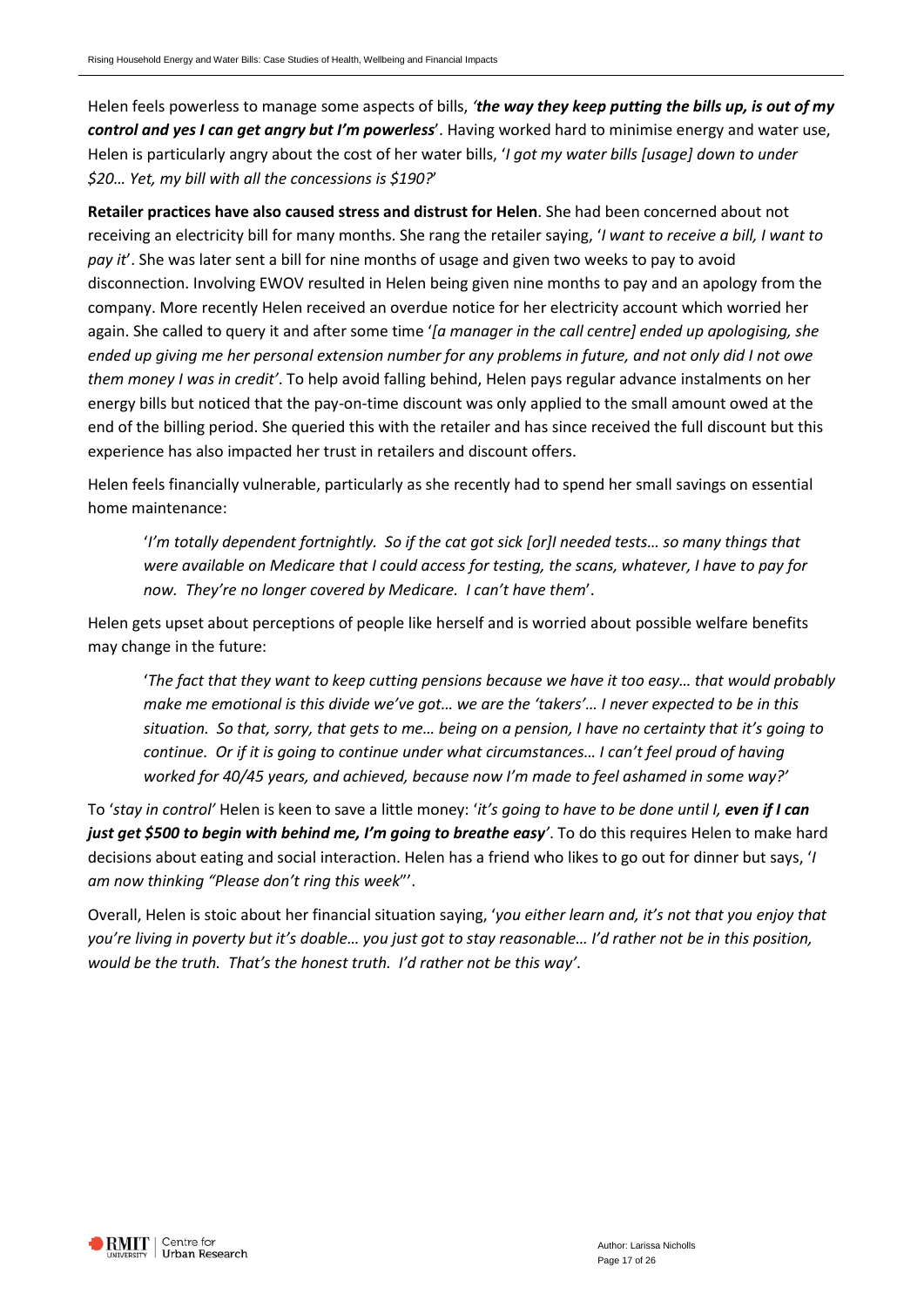## <span id="page-17-0"></span>**Peter**

Peter is 75 years old and lives alone since his wife died. He was born in the small 130 year old home which he inherited from his parents. He has numerous health problems including heart problems which required surgery, a large persistent ulcer on his leg, arthritis, asthma and bowel cancer. Peter jokes, '*I've got everything but hypochondria*'. Since the age of 14, Peter worked as a delivery driver including as the local milk man delivering seven days a week. He is now retired and recovering from a long stretch in hospital after surgery.

Peter would like to visit his new grandchild in New Zealand but '*can't see that happening any time soon*'. He says, '*the side of the house is falling down, it's structural*' and he wishes he had gone ahead with the quote for fixing it which he got in 2011, '*[the tradesman would] be dead now!… he was good and he was cheap, I kick myself now… it would cost double that now*'.

Being unwell, Peter is at home and sedentary a lot more than he used to be. Last year, he decided to get better heating: '*my mother used to say "you should always have enough money to keep yourself warm*"'. Peter has deductions from his pension to repay a No Interest Loan (NIL) used to install a reverse cycle air conditioner. In cold weather, he runs it at the temperature programmed by the installer – 24°C. He never uses the unit for cooling in summer even though he '*can't take the humidity*' which exacerbates his arthritis pain. Peter doubts that his old '*powder*' ceiling insulation is very effective and has noticed it coming through ceiling vents when it's windy. The new reverse cycle unit only heats the lounge room due to the single-front terrace layout of his home so Peter still relies on an electric fan heater in the kitchen.

**Peter manages medical and household costs carefully but his health issues have made it more difficult.** He says he doesn't worry, '*if I've got some [money]*'. The Pharmaceutical Benefits Scheme helps with the 15 medications prescribed by his doctors but he regularly receives bills of over \$100 for dressings and other wound care products. There are also out-of-pocket expenses for his surgery. Peter often has to take taxis to medical appointments because they cannot be conveniently reached using his preferred travel mode – public transport. One clinic is only 4km from home but with limited capacity to walk he would need to catch two buses and a tram to get there. Not being well enough to join his friends in drinks is helping Peter cope with other expenses.

**Gas and electricity bills were a shock for Peter '***when they started going up***'**. In winter, his electricity bills are high for a sole occupant household. He rings up his energy retailer each year (regarding concessions) but doesn't bother renegotiating his rates anymore because he was disappointed with the outcome after being attracted to retailer pay-on-time discount offers: '*they tell you they are going to give you 35% of this and 17% of that, then you get the bill and it's only a couple of dollars off and the bill is over \$100, how they work it, I don't know*'. Peter had not been aware that the discounts would not apply to the supply charges which were a large component of his bill. Peter did switch suppliers '*once when [my wife] was alive, she died 4 and half years ago, it was probably 8 years ago, maybe 10… they're all about the same so after a while I didn't bother, just stay with one'*.

Peter's home telephone bill is '*constant*' at around \$125 per quarter because he waits for people to ring him instead of increasing the costs by making calls. Despite his small house, rising land values in his area have increased his rates to \$450 per quarter. He finds paying the annual house insurance bill difficult because his insurer will not take instalments due to Peter's refusal to authorise direct-debit. He wants to be certain how much money is in his account.

Peter feels more financially vulnerable since he '*got pushed into it a Home Care scheme*'. He is allocated up to \$1200 of assistance services each month and receives four hours each of cleaning and shopping but the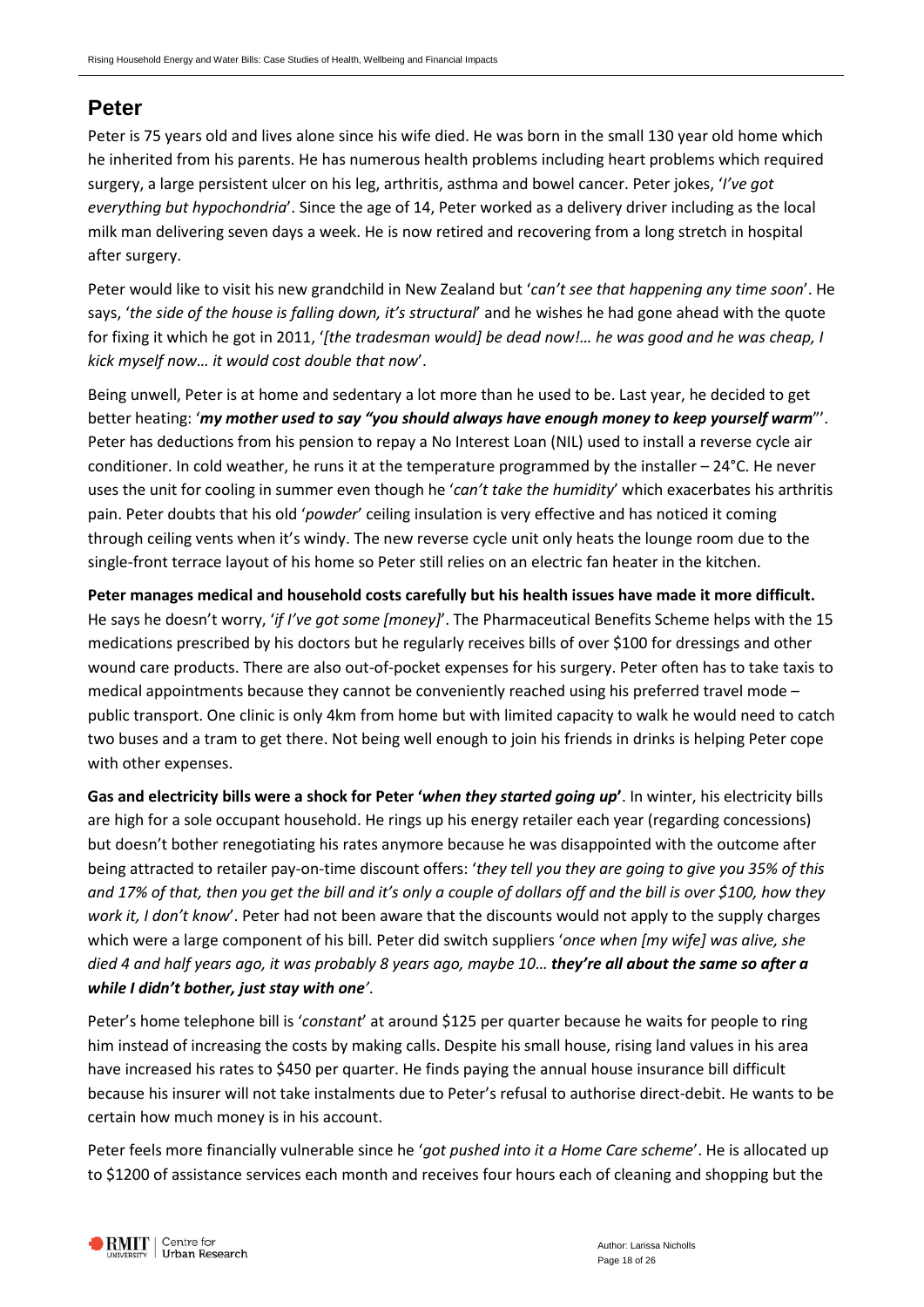hourly charges are high and (once administration and advisory fees are also deducted) there is little or no allowance remaining to cover other assistance. He has stopped using his Home Care provider for transport to medical appointments and cancelled the gardening in attempt to reduce the charges. Peter used to use taxi vouchers and get help with cleaning, visits to the shops and home maintenance via the local council and/or hospital. He has been told he can no longer do this as it would be '*double-dipping*'. '*Bob from the council*' used to do small maintenance jobs including cleaning the gutters, fixing the front door when it wouldn't close, and keeping the smoke alarm working. Peter was only charged for materials but recently when his fence was falling down, he couldn't call on Bob to help. Peter says:

'*I'm going to miss all of that. The costs are not going to fit in the [\$1200] Home Care allowance… see all I can afford with this mob is the shopping and the cleaning, and then I've got to save what I can in case something goes wrong, or I've got to have the money myself or I've got to go to NIL (No Interest Loan) provider and get a loan'*.

Peter says '*I get by, I don't buy a lot of stuff… with the Meals on Wheels, it's not costing me a fortune*'. He pays about \$40 per week to receive one meal for each day but was told this may also stop because has a Home Care plan. **Peter is uncertain how he will cope if unexpected expenses arise**: '*I don't know what's going to happen. The government says everybody has to be in these [Home Care] schemes, I only wish that [the local council] had a [Home Care] scheme*'.

Peter is reluctant to sell his home and move away from the important local community connections he can reach via the local buses, trams and trains. Referring to the very small size of his house, he says**, 'if I'm going to downsize, how am I going to downsize from here?'**.

Overall, Peter takes a positive attitude to his financial circumstances: '*I've got no ambitions to travel the world'.* 

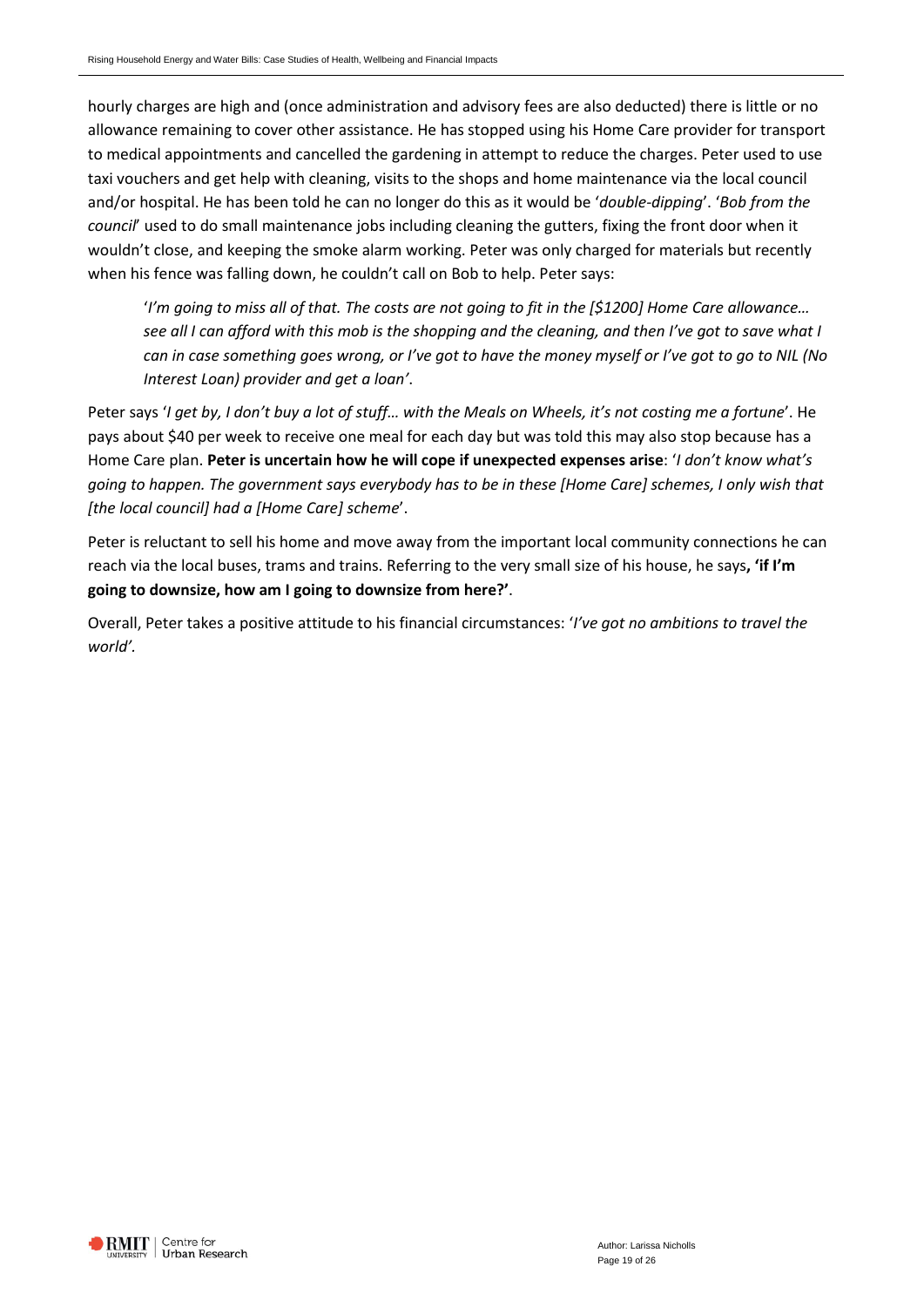# <span id="page-19-0"></span>**4 Key Themes**

This section summarises the key themes which emerged from the household case studies. The themes highlight the consistencies between household experiences and illustrate the relationship between energy use, energy costs and household health and wellbeing. These themes may assist service providers, energy retailers and regulators, and policymakers across other sectors to:

- understand the layers of complexity in people's lives that contribute to financial hardship;
- identify further areas for research; and
- develop strategies that help secure affordable access to utilities and energy efficient homes for financially constrained households.

# <span id="page-19-1"></span>**Vulnerability in sole adult and sole parent households '***It's just not a good way to live'*

Sole adult or sole parent households on low-incomes reported experiencing ongoing stress and/or anxiety associated with paying their utility bills alongside other regular and unpredictable expenses. Another participant, now partnered, remained financially burdened by her time as a sole parent. Some participants' were providing financial support to children who were over 18 but not yet financially independent. The regular household bills had to be budgeted from one limited income (including electricity, energy, water, rates and home insurance (or rent), internet, telephone). Several participants were currently, or had been, responsible for the care of others during ill-health or advanced age and this had impacted their capacity to do paid work, maintain a regular income, and afford rising utility costs.

The older participants owned small, older houses bought much earlier in their lives or inherited from their parents. The maintenance these homes needed was unaffordable, particularly on a single income. The sole parents were all women juggling financial stresses alongside the day-to-day practical and emotional challenges of caring for children without assistance from another adult. Most faced difficulties returning to paid work such as: poor physical or mental health; reduced employment opportunities and lower pay due to time out of the workforce, limited employment opportunities for older workers; and/or difficult coordinating parenting responsibilities (such as transporting children places) with available paid work hours. Where possible, parents sought to improve their chances by working voluntarily.

## <span id="page-19-2"></span>**Lack of access to affordable energy efficient housing '***As long as they give you a place to live***'**

One of the reasons households were vulnerable to health, wellbeing and financial impacts from rising energy prices was limited access to energy efficient housing and appliances. Low-income home owners had been unable to spend money on improvements such as insulation and energy efficient appliances. Those living in public or private rental properties felt their housing choices were limited and that they had little or no capacity to get home efficiency improvements made to their homes. Even where health was clearly at risk, such as with cardiac conditions, affected households found it very difficult or were unable to access air conditioning which was especially important where lack of insulation, shading, sealing and controllable ventilation resulted in very high indoor temperatures during hot weather. Some households relied on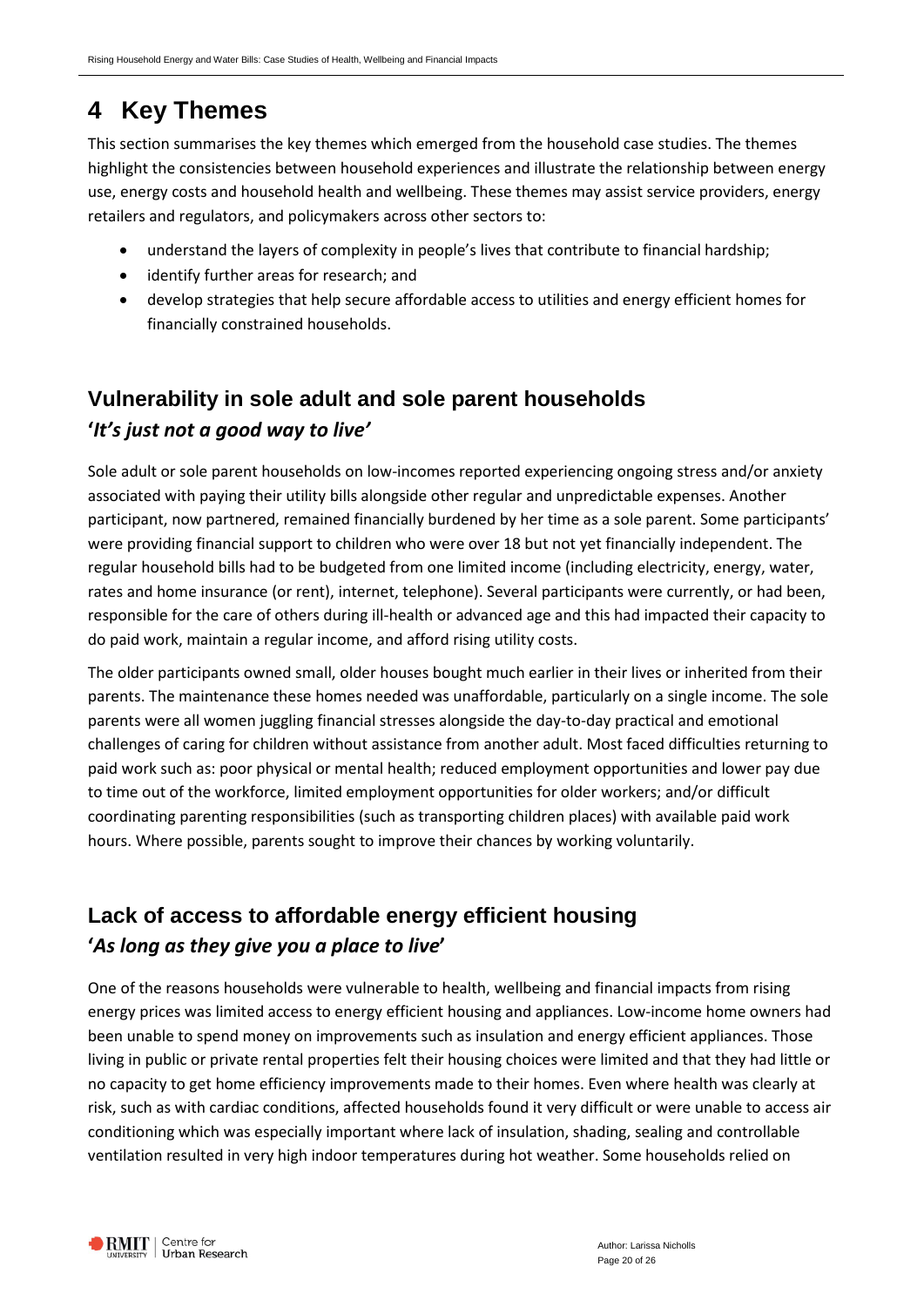inefficient portable air conditioners. Lack of access to energy efficient housing increased the energy households used to heat and cool the home.

Some households had old and inefficient hot water systems, only one had a solar hot water system, and none had solar electricity. Current or previous government programs to improve the energy efficiency of homes had not reached or been accessible to these financially vulnerable households. One household had sought more affordable and efficient housing outside of Melbourne but this had resulted in reduced employment and pay opportunities and high travel costs for the family.

# <span id="page-20-0"></span>**Household health and energy consumption interconnected '***You should always have enough money to keep yourself warm***'**

Almost all interviewed households either had health issues that increased their use of heating and/or cooling, or would have benefited from using (more) heating and/or cooling. Several research participants were experiencing health issues which caused heat intolerance and created a need for home cooling, but were apparently not eligible for the Medical Cooling Concession (e.g. cardiac conditions, Hashimoto's disease). Affected households that had access to cooling had expensive electricity bills and/or tried to limit their use despite health impacts or discomfort. Many participants used public air conditioned places such as shops and libraries to manage home electricity costs or their lack of access to home air conditioning. This strategy was not always suitable due to health reasons or could result in unbudgeted expenditure. Some participants hoped to have air conditioning installed in the future to reduce their symptoms and discomfort but would potentially face unaffordable electricity bills.

Poor health contributed to some participants or their dependents being home and sedentary throughout the day (e.g. recovery from surgery, injuries or depression). This increased their use of heating and/or cooling and also energy demand from lighting and other appliances. Restricted movement as a result of musculoskeletal problems also increased energy use, for example by preventing use of the washing line and creating reliance on a clothes dryer.

Two households lived in draughty older Melbourne homes but chose not to use any heating in winter due to energy costs. In addition, two participants went to bed early in cold weather to reduce heating use. While some households are resilient in cold weather, avoidance or under-consumption of heating can have negative health, wellbeing, and social outcomes<sup>[7](#page-20-1)</sup>. Importantly, the households who avoided using heating would have preferred their homes to be warm in winter. Access to home heating can be especially important for health in older age and during illness, and when living in older, poorly designed and ineffectively insulated homes.

-

<span id="page-20-1"></span> $^7$  Cornwell, A, Hejazi Amin, M, Houghton, T, Jefferson, T, Newman, P & Rowley, S 2016, Energy Poverty in Western Australia: A comparative Analysis of Drivers and Effects, Bankwest Curtin Economics Centre, Perth. Liddell, C & Morris, C 2010, 'Fuel poverty and human health: a review of recent evidence', Energy Policy, vol. 38, no. 6, pp. 2987-97.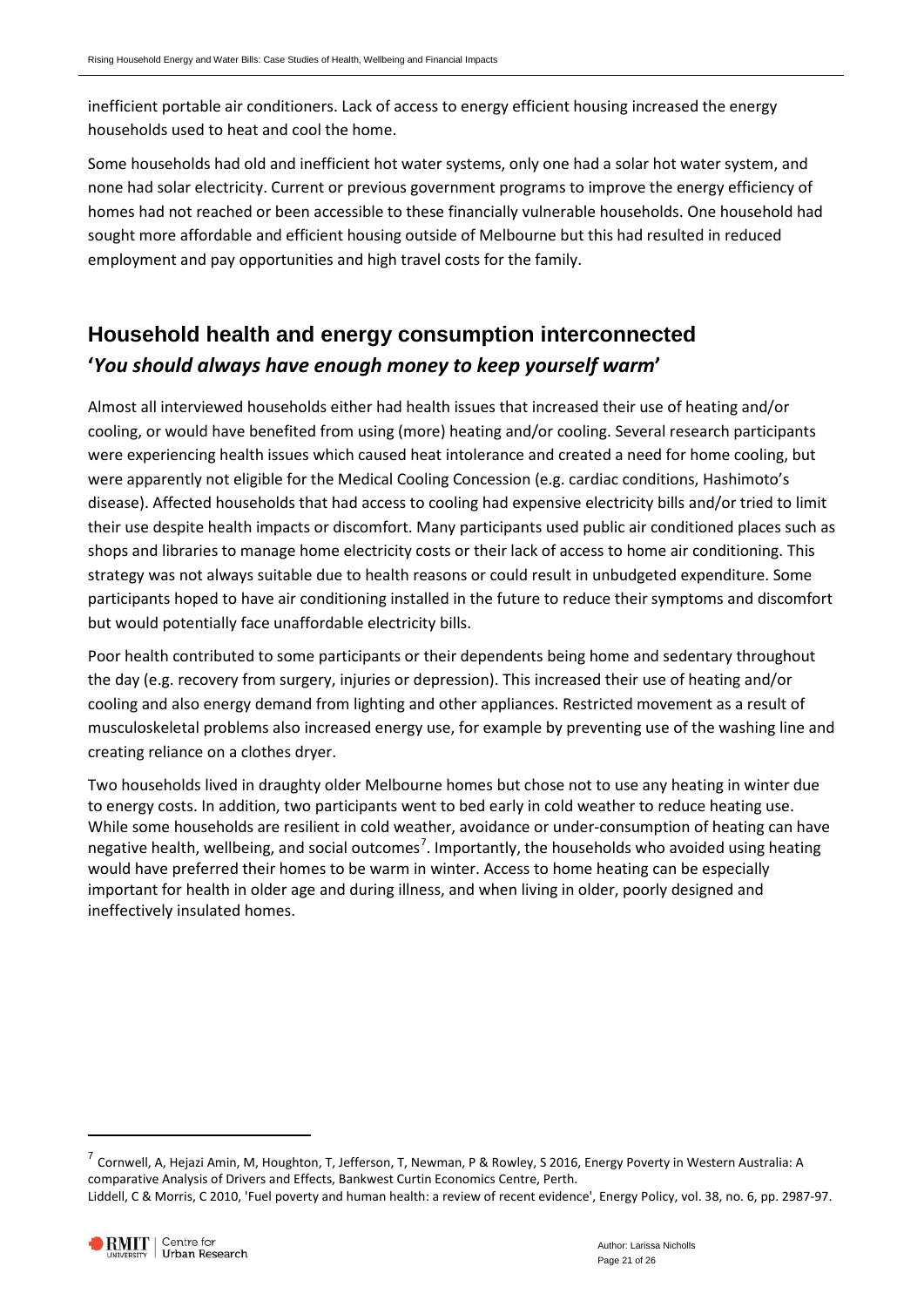# <span id="page-21-0"></span>**Trade-offs to keep utility bills paid '***What about need as opposed to want?'*

Energy and water bills and uncertainty about rising energy prices worried participants and they looked for ways to minimise expenses. Some were fearful of what would happen if they fell behind on their bills without any savings or foreseeable ways to improve their financial situation, so they prioritised payment of utility bills to 'stay in control' and avoid exacerbating mental health issues. Others were frequently stressed by overdue bills.

As well as restricting their use of heating and cooling (see previous section), households managed to pay utility bills by going without other things that could be important for health and wellbeing. Households spoke of the ways they weighed up 'needs' versus 'wants', including going without a car, restricting social activities that cost money, restricting cooking, and eating food which was less healthy than they wanted because it was available free or cheaper. Some could not afford items important for their children's health and wellbeing such as school books and participation in sporting activities. For those who owned homes, maintenance needs were often ignored but caused worry as their home deteriorated. In addition, after appliances broke down they were often deemed 'non-essential' so as to avoid the costs of replacement, repair and future energy consumption.

One household insisted on having the mains gas disconnected in the hope this would enable her to afford to pay her electricity bills. This strategy to avoid high gas supply and usage charges risked exacerbating financial vulnerability by increasing reliance on electric heating and cooking. In addition, if the electricity was disconnected the occupants were at greater risk of adverse health and wellbeing impacts. By prioritising payment of utility bills, the other households had all avoided being disconnected from electricity or gas supply. Most had not been in utility hardship programs. As such the impact of utility costs and financial stress on these vulnerable households is far less likely to gain the attention of policymakers.

## <span id="page-21-1"></span>**Energy sector not facilitating consumer trust and engagement '***I just thought never, ever again'*

Only one householder actively engaged in the energy market on a regular basis. She had strong negotiation skills gained during her working life and was now retired without extensive responsibilities caring for others. However, most participants did not trust there would be a good outcome from trying to find cheaper tariffs. Past efforts had often resulted in poor outcomes – such as receiving bills from two retailers at once or having switched and then found out the new tariff cost more. Others had heard about concerning experiences from trusted friends, acquaintances or family members. The complexity of comparing offers (including differing discounts and base rates) and high-pressure sales tactics had contributed to people having made unsatisfactory switches in the past and being reluctant to engage with the energy market again. Several had been attracted to high 'discounts' which disappointed when they were only applied to usage charges, were missed due to inability to pay on time, or were not applied because the household paid upfront in instalments. Some households believed that energy costs are similar regardless of the retailer and tariff. Without confidence that switching would be advantageous, the time required to compare tariffs was not felt justified.

Participants expressed feelings of frustration, anger, disadvantage and/or powerlessness as an energy consumer. Some felt that the level of research and time required to understand tariffs and their rights was

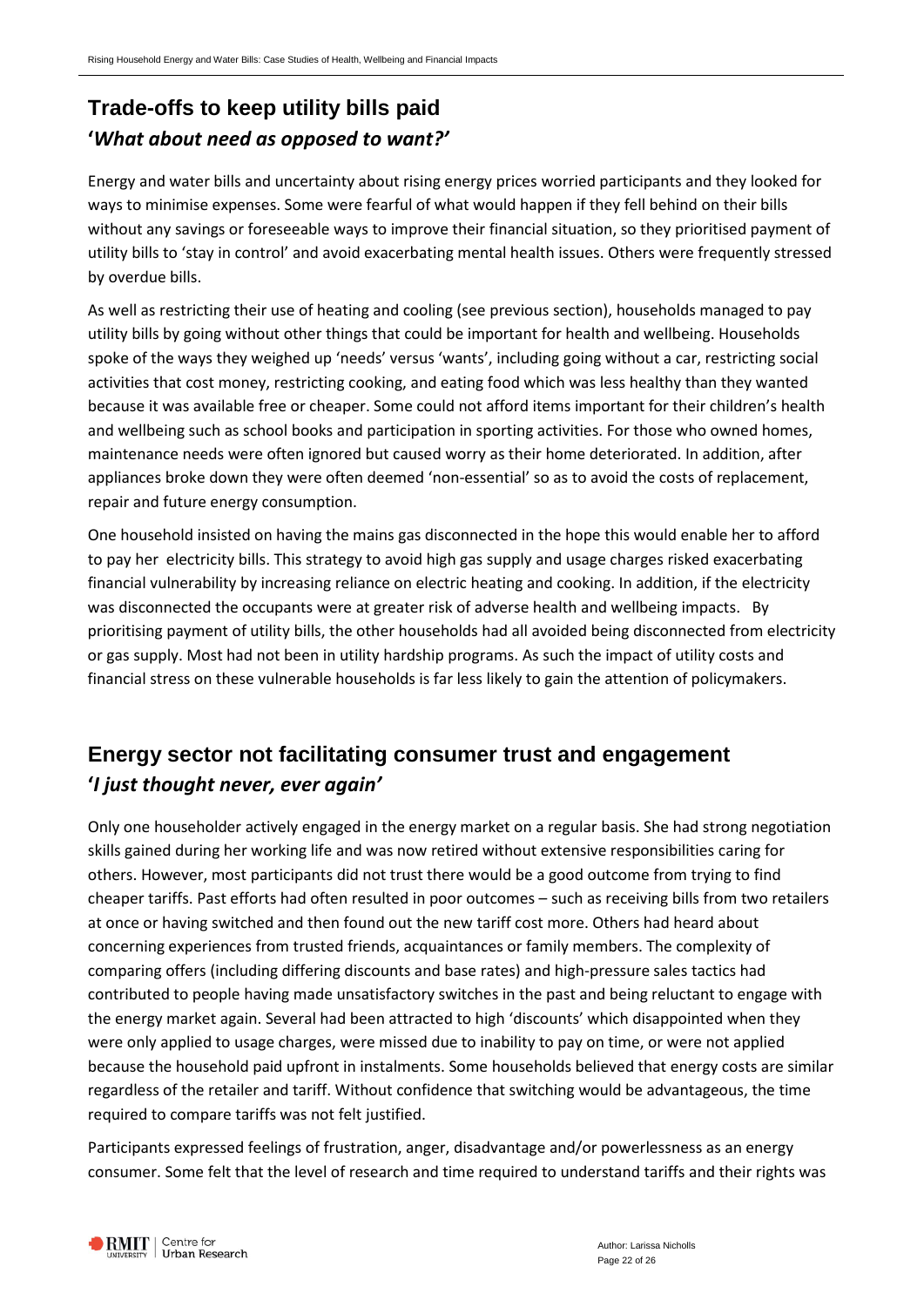unreasonable. Participants who had minimised their energy consumption were frustrated that fixed supply charges prevented them from reducing their bills sufficiently to fit their one limited income. Some felt it was unfair to be charged extra for paper bills or payment in cash when electronic methods did not suit their filing or budgeting methods, or where they did not have easy access to computers and internet. Communicating with call centres had sometimes been unproductive or upsetting and people were reluctant to engage again, particularly when experiencing significant stress in other parts of their life.

# <span id="page-22-0"></span>**Vulnerability to financial shocks**

## '*You're only one drama away from slipping'*

Households juggled a range of strategies which (in most cases) had enabled them to keep their electricity and gas connected. Some carried significant debt from earlier in their lives due to use of credit cards or redrawing from their home mortgage to pay for rent, living and other costs. The impact of debts on credit ratings and their future concerned them, as did money owed to friends and family from informal loans used to pay bills.

Most of the households had received assistance from community organisations for basic living needs such as meals, vouchers for food or other household costs, grants, showers, advice (including legal) and more affordable rent. Some mentioned feelings of shame associated with receiving community and government support and several participants volunteered with local organisations. Household costs were also reduced by using free local council services and facilities. Several households had accessed the Utility Relief Grant and one had used the No Interest Loans Scheme to buy an efficient heater. Participants were highly appreciative of the support they received from community organisations and its important role in helping them manage financially and emotionally but the assistance these organisations could provide was limited and dependent on ongoing funding.

All participants had little or no financial buffer to respond to unexpected costs in the future. The importance of local friendships, shops, community facilities and events accessible by walking or public transport, meant that older participants who owned homes were reluctant to sell and move, despite their discomfort in seeing their homes deteriorate. Opportunities to 'downsize' were limited by already having very small, modest homes and lack of affordable alternatives in their local area.

Participants had few remaining options to accommodate future financial shocks, particularly where health issues or age meant they were unlikely to be able to boost their income. Out-of-pocket expenses for medical treatment, vet bills for pets (which were important for wellbeing especially in sole occupant households), legal costs, and unavoidable home maintenance were some of the unexpected expenses that had caused financial shocks in the past and were likely to recur in the future. With homes and appliances already run-down, unavoidable but unbudgeted expenses were inevitable. Participants faced further health problems as they aged and reduced mobility would hinder their ability to access warm or cool spaces beyond the home, while some of the broken appliances (such as heaters) would eventually need repair or replacement. The prospect of further increases in energy and water costs worried participants, as did the possibility of reductions to social security benefits and Medicare coverage of health expenses. Precarious financial situations caused anxiety and other health impacts as participants worried about their ability to maintain and find new strategies to 'hold on' financially.

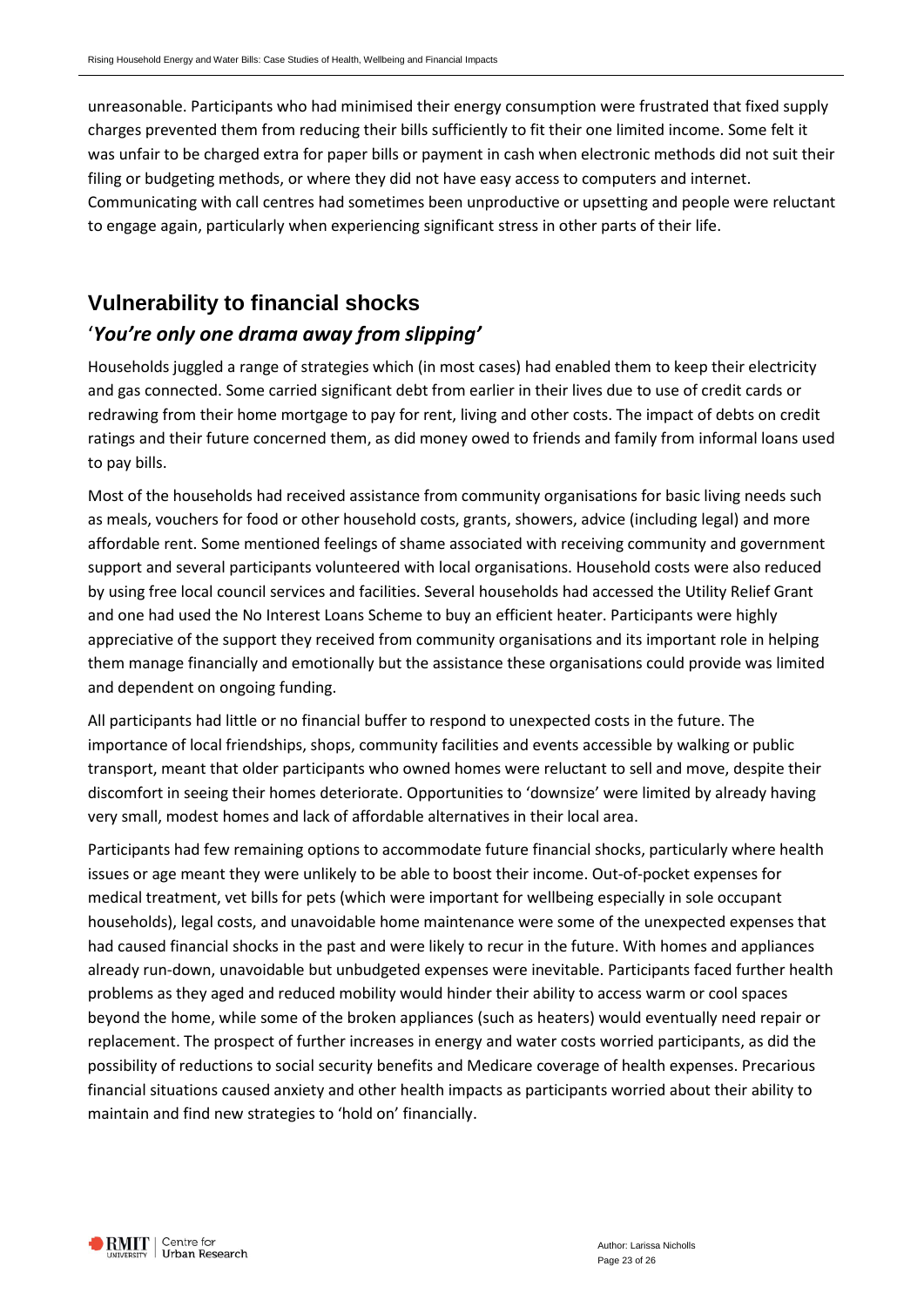| No.            | Age<br>Group | Country<br>of Birth | Years<br>living in<br>Australia | First<br>language | Years<br>living in<br>home | Occupancy<br>Status | No. of<br>dependents<br>living at<br>home | Work<br>status      | No. of<br>home<br>occupants<br>in paid<br>work | Type of work<br>(current or<br>former) | Highest level<br>of education | Concession<br>type         | Annual<br>household<br>income (gross) |
|----------------|--------------|---------------------|---------------------------------|-------------------|----------------------------|---------------------|-------------------------------------------|---------------------|------------------------------------------------|----------------------------------------|-------------------------------|----------------------------|---------------------------------------|
| $\mathbf{1}$   | 30-39        | Australia           | <b>NA</b>                       | English           | $\overline{4}$             | Public<br>Rental    | 5                                         | Not in<br>paid work | $\Omega$                                       | Childcare                              | Year 12                       | Pensioner Card             | \$20,900-\$41,600                     |
| $\overline{2}$ | 50-59        | Australia           | <b>NA</b>                       | English           | 25                         | Own home            | $\mathbf 0$                               | Not in<br>paid work | $\mathbf 0$                                    | Mechanic                               | High School                   | <b>Health Care</b><br>Card | \$13,000-\$20,800                     |
| 3              | 50-59        | Australia           | <b>NA</b>                       | English           | 3                          | Public<br>Rental    | 1 (part-<br>time)                         | Not in<br>paid work | $\mathbf 0$                                    | <b>Nurse</b>                           | Tertiary                      | Pensioner Card             | \$13,000-\$20,800                     |
| 4              | 40-49        | Australia           | <b>NA</b>                       | English           | 14                         | Own home            | $\mathbf{1}$                              | Part-time           | $\mathbf{1}$                                   | Architecture                           | Year 12                       | <b>Pensioner Card</b>      | Not provided                          |
| 5              | 40-49        | Australia           | <b>NA</b>                       | English           | $\overline{7}$             | Co-op<br>Rental     | $\mathbf{1}$                              | Not in<br>paid work | $\Omega$                                       | Hospitality/Admin                      | Tertiary                      | <b>Disability Card</b>     | \$20,900-\$41,600                     |
| 6              | 50-59        | Australia           | <b>NA</b>                       | English           | 25                         | Own home            | $\overline{2}$                            | Not in<br>paid work | $\mathbf 0$                                    | Education                              | Tertiary                      | Pensioner Card             | Not provided                          |
| $\overline{7}$ | 60-69        | Australia           | <b>NA</b>                       | English           | 32                         | Own home            | $\boldsymbol{0}$                          | Retired             | $\mathbf 0$                                    | Public<br>service/Retail               | High School                   | <b>Disability Card</b>     | \$20,900-\$41,600                     |
| 8              | 40-49        | Australia           | <b>NA</b>                       | English           | $\leq 1$                   | Private<br>Rental   | $3 (+1 part -$<br>time)                   | Part-time           | $\overline{2}$                                 | Midwifery                              | Post-graduate                 | <b>Health Care</b><br>Card | \$104,100-<br>\$156,000               |
| 9              | 80-89        | China               | 13                              | Mandarin          | 5                          | Public<br>Rental    | $\mathbf 0$                               | Retired             | $\mathbf 0$                                    | Pharmacy<br>assistant                  | <b>NA</b>                     | Pensioner Card             | \$13,000-\$20,800                     |
| 10             | 70-75        | Australia           | <b>NA</b>                       | English           | 75                         | Own home            | $\boldsymbol{0}$                          | Retired             | $\mathbf 0$                                    | Delivery driver                        | Incomplete<br>high school     | Pensioner Card             | \$20,900-\$41,600                     |

# **Appendix A: Participant Demographic Details**

<span id="page-23-0"></span><sup>i</sup><br>Some households report income based on what they receive from Centrelink, e.g. after Centrepay deductions, NILS repayments etc.

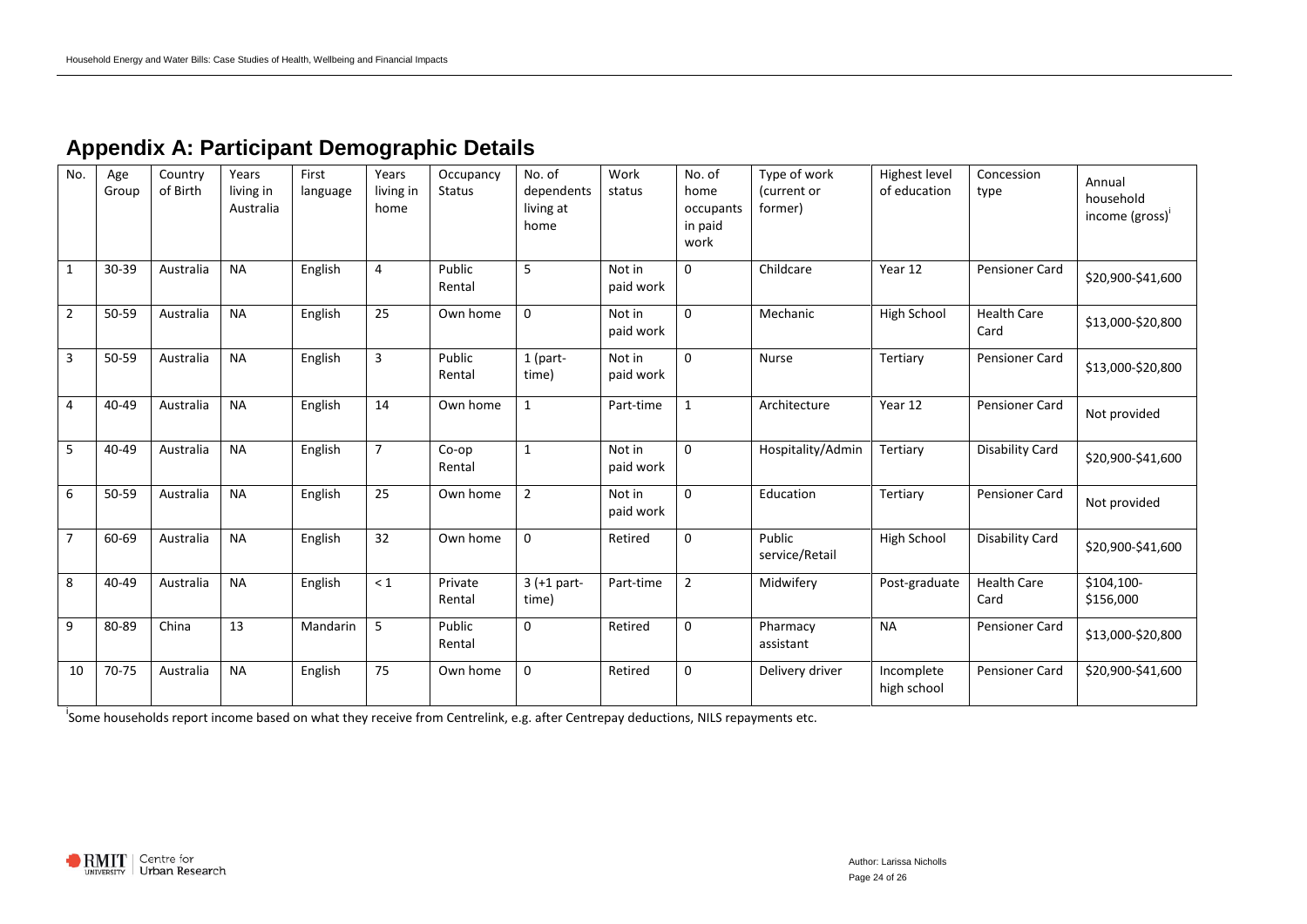## <span id="page-24-0"></span>**Appendix B: Interview Questions**

#### **Introductory questions**

Can you tell me a bit about yourself or your household?

Does anyone have any medical conditions or disabilities which increase energy use in your home?

Is there usually someone home or do you/others have regular commitments outside the home? **Energy and water bills**

Do you have both gas and electricity bills or just electricity? Do you have any solar panels? Would you say your energy bills are large? Why do you think your bill is large/small/other? Do you feel you have control over how much energy is used in the home? By you, by others? Why/Why not?

About how much does your electricity cost (each month or each quarter)?

About how much does your gas cost (each month or each quarter)?

About how much does your water cost (each month or each quarter)?

What sort of strategies do you use to keep the energy and water bills paid (on time)?

Have you ever been disconnected in the past?

If yes

Are you managing to pay your bills on time now?

Does falling behind on the bills worry you? What sort of other effects can it have on your family? Can you tell me a bit about being disconnected?

Are there things you do now to avoid being disconnected again?

Is there anything you or your family go without to keep the energy bills paid?

How important would you say it is for you to be able to pay the energy and water bills on time? Why? What happens if you don't?

Are the energy bills a higher priority than some other bills or costs? Which ones?

Do you think your or your family members' health or happiness is affected in any ways by energy or water bill costs?

Do you receive paper bills or electronic bills? If electronic, do you still monitor your energy bills as much as you did when you received paper ones? Who sees, reads the bills now? Who pays them?

Do you have automatic payments of bills, e.g. regular direct debit or Centrepay? If yes, how this affected you? Do you conserve energy/water any more or less as a result of making smaller, more frequent bill payments?

Do you do anything to track how much energy is used in your home or how much the bills are?

#### **The home**

Do you know if your home has any insulation? If yes, what/where is it?

Was the insulation there when you moved in or did you arrange it yourself?

If no, have you wanted or tried to get insulation? What prevented it happening?

Are there energy or efficiency improvements that have been done to the home since you moved in? What are they? How did they come about?

Did you notice these changes have any effect on your energy bills? Your comfort?

Are there any other improvements to your home you would like to make? /What are the 3 things which you would most like improved in your home?

What is preventing these from happening?

Do you know much about ways the home can be improved so that it uses less energy or water? What sort of things do you think would help? Do your windows have curtains, blinds or some other type of covering? Are they sufficient?

If renting, did you ever ask your landlord/housing provider to improve or fix anything in your home? What happened?

Would you ask your landlord to install a more efficient heater or cooler / provide better window coverings / install insulation? If no, why not? If yes, do you think you will anytime soon?

#### **Thermal comfort - heat**

What is it like in your home on very hot days? How uncomfortable is your home?